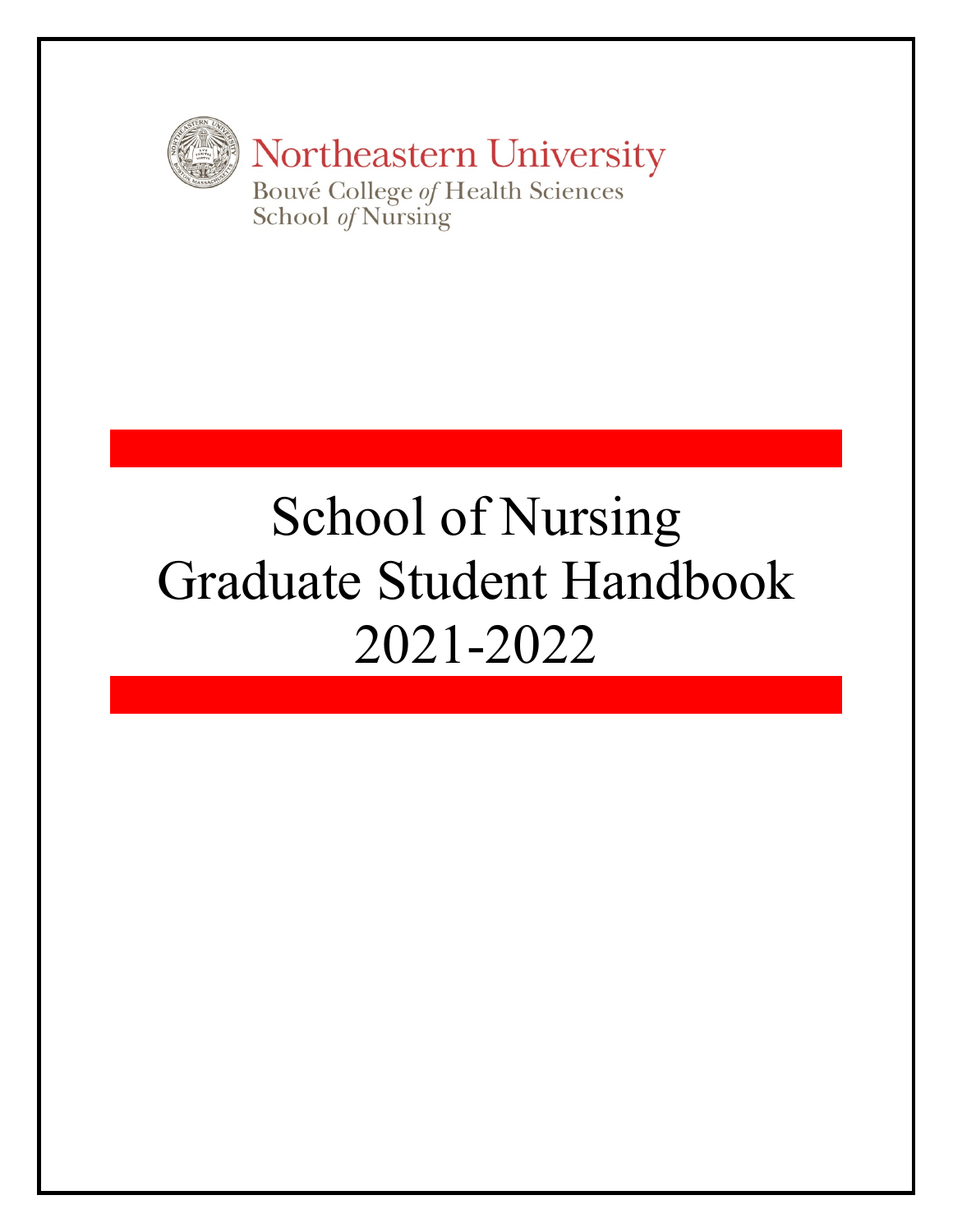# **Table of Contents**

| Welcome                                        | 3              |
|------------------------------------------------|----------------|
| <b>School of Nursing Mission</b>               | $\overline{4}$ |
| Administration, Faculty, and Staff Information | $5 - 7$        |
| Obtaining your Husky ID                        | $\tau$         |
| Parking                                        | $7 - 8$        |
| University Health & Counseling Services        | $8 - 9$        |
| Documentation of Immunity & Clinical Clearance | 10             |
| <b>Clinical Placement Process and Timeline</b> | $11 - 12$      |
| Health Insurance                               | 12             |
| <b>COVID</b> Information                       | 13             |
| Academics                                      | $13 - 16$      |
| Canvas                                         | 16             |
| Information Services & Campus Computer Labs    | $16 - 18$      |
| Libraries                                      | 18             |
| <b>Writing Center</b>                          | $19 - 20$      |
| <b>Disability Resource Center</b>              | $21 - 22$      |
| Campus Safety and Security                     | 23             |
| <b>Campus Recreation</b>                       | 24             |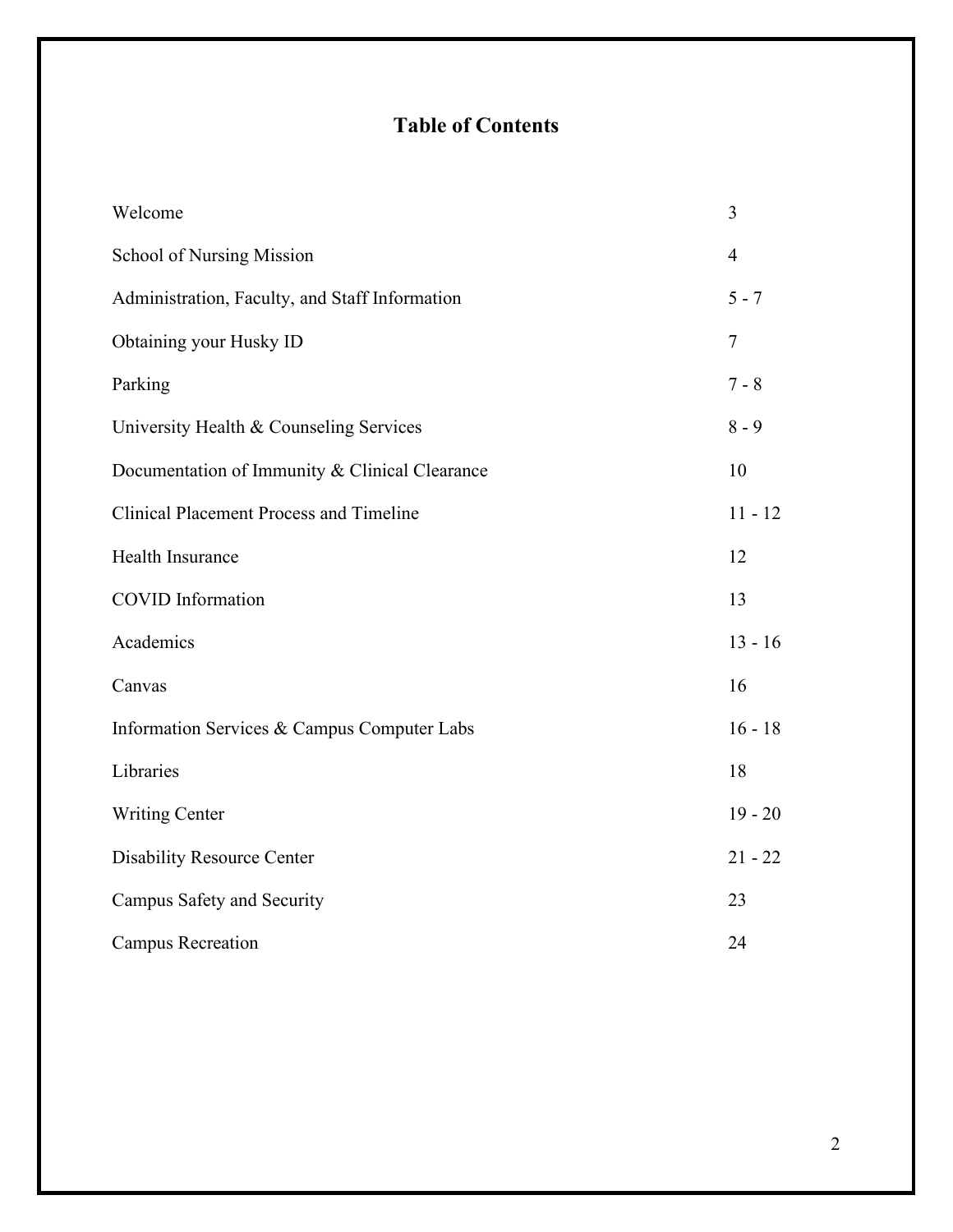

#### **Welcome to the Northeastern University School of Nursing Graduate Program**

This handbook is intended to ease your transition to the School of Nursing. We have put together information that we feel will be helpful to you in your first semester. This handbook contains some basic information on the School of Nursing and the services available for you. It also includes phone numbers and e-mails of the directors of the graduate specializations.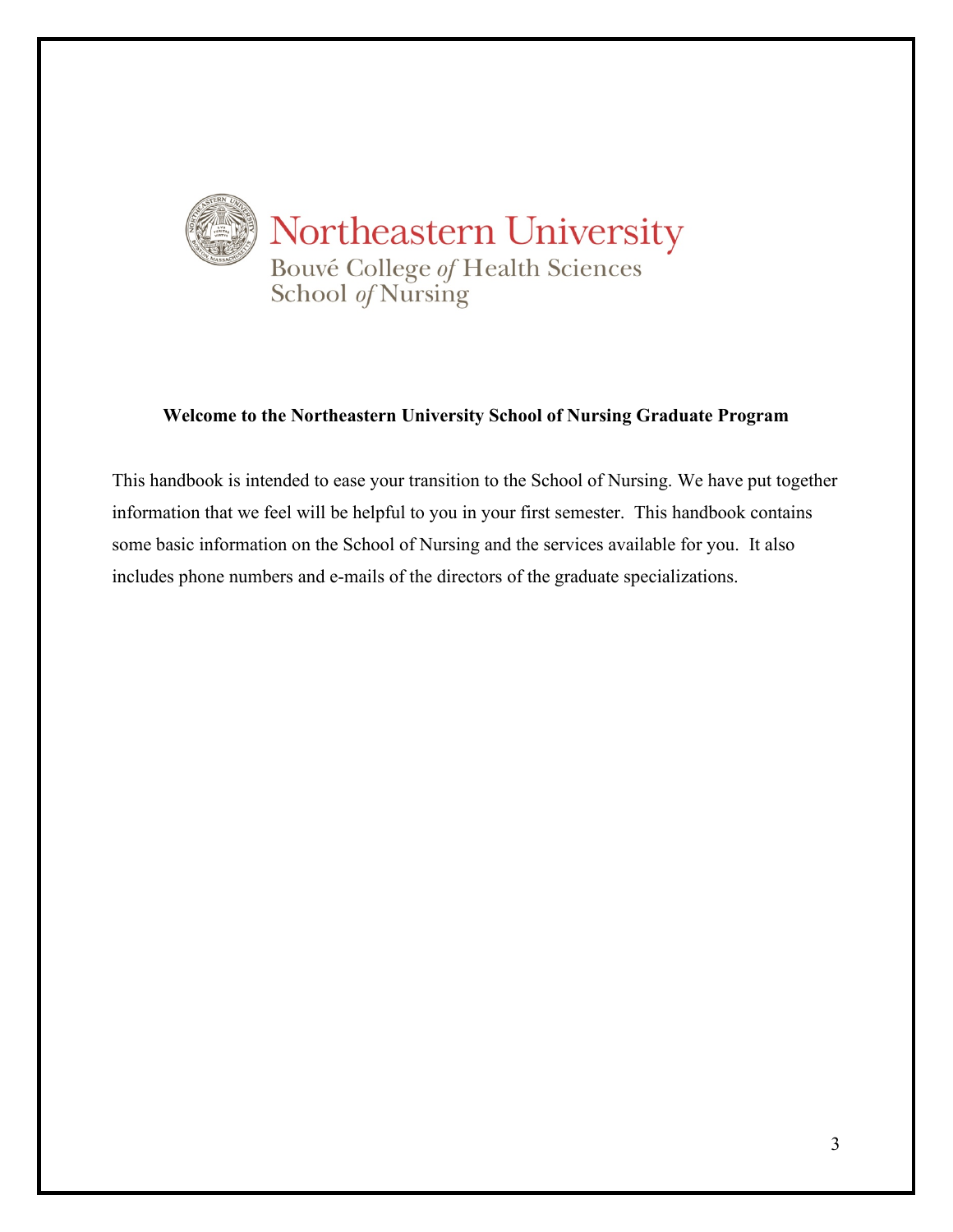# **Mission of the School of Nursing**

The primary mission of the School of Nursing is to prepare leaders for basic and advanced practice thereby contributing to the health of the nation. The nursing faculty works collaboratively with those in other disciplines in the School to support the mission of the University. In so doing, the School of Nursing has committed itself to developing strategies to achieve the university goal of becoming an outstanding national research, practice-oriented, student-centered, urban institution as it relates to nursing education.

The mission of the School of Nursing is to educate our students to provide evidence-based, culturally and linguistically competent, ethical healthcare that is high quality, safe, and accessible to diverse local, national and global communities. Our programs prepare students to become leaders as nurse clinicians, educators, scholars, and researchers.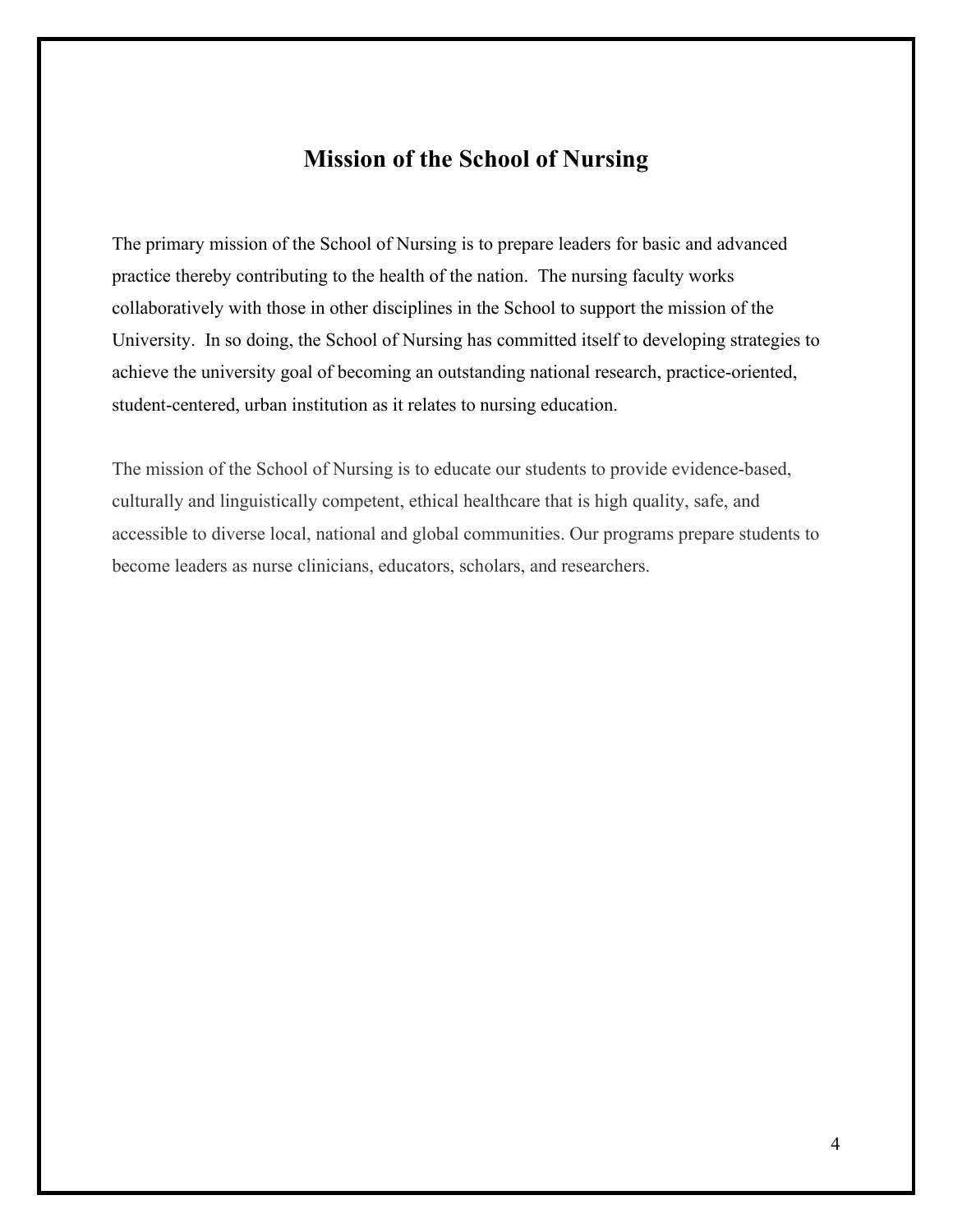# **Bouvé College of Health Sciences-School of Nursing Administration and Faculty Leadership**

**Note: During this time of Covid, please email rather than call for a more prompt reply**

#### **Bouvé College Administration**

**Dean of Bouvé College of Health Sciences** Carmen Sceppa, MD, PhD [c.sceppa@northeastern.edu](mailto:c.sceppa@northeastern.edu)

**Associate Dean of Academic Affairs** Jennifer Kirwin, PharmD, BCPS [j.kirwin@northeastern.edu](mailto:j.kirwin@northeastern.edu)

#### **School of Nursing Administration and Specialty Directors**

**Dean, School of Nursing** Maria van Pelt, PhD, CRNA, FAAN 617-373-3649 [m.vanpelt@northeastern.edu](mailto:m.vanpelt@northeastern.edu)

**Assistant Dean, Graduate Programs** Mary Lynn Fahey, DNP, MS, ARNP 617-373-6975

[m.fahey@northeastern.edu](mailto:m.fahey@northeastern.edu)

**Director, Adult Acute Care Nurse Practitioner Program** Karen Pawelek, DNP, ACNP, ANP, RN 617-373-3466 [k.pawelek@northeastern.edu](mailto:k.pawelek@northeastern.edu)

**Director, Adult Gerontology Primary Care Nurse Practitioner Program** Mary Lynn Fahey, DNP, MS, ARNP 617-373-6975 [m.fahey@northeastern.edu](mailto:m.fahey@northeastern.edu)

**Director, Nurse Anesthesia Program** Connie Lorette, PhD, CRNA, APRN 617-373-3115 [c.lorette@northeastern.edu](mailto:c.lorette@northeastern.edu)

**Director, Family Nurse Practitioner Program** Mary Lynn Fahey, DNP, MS, APRN 617-373-6975 [m.fahey@northeastern.edu](mailto:m.fahey@northeastern.edu)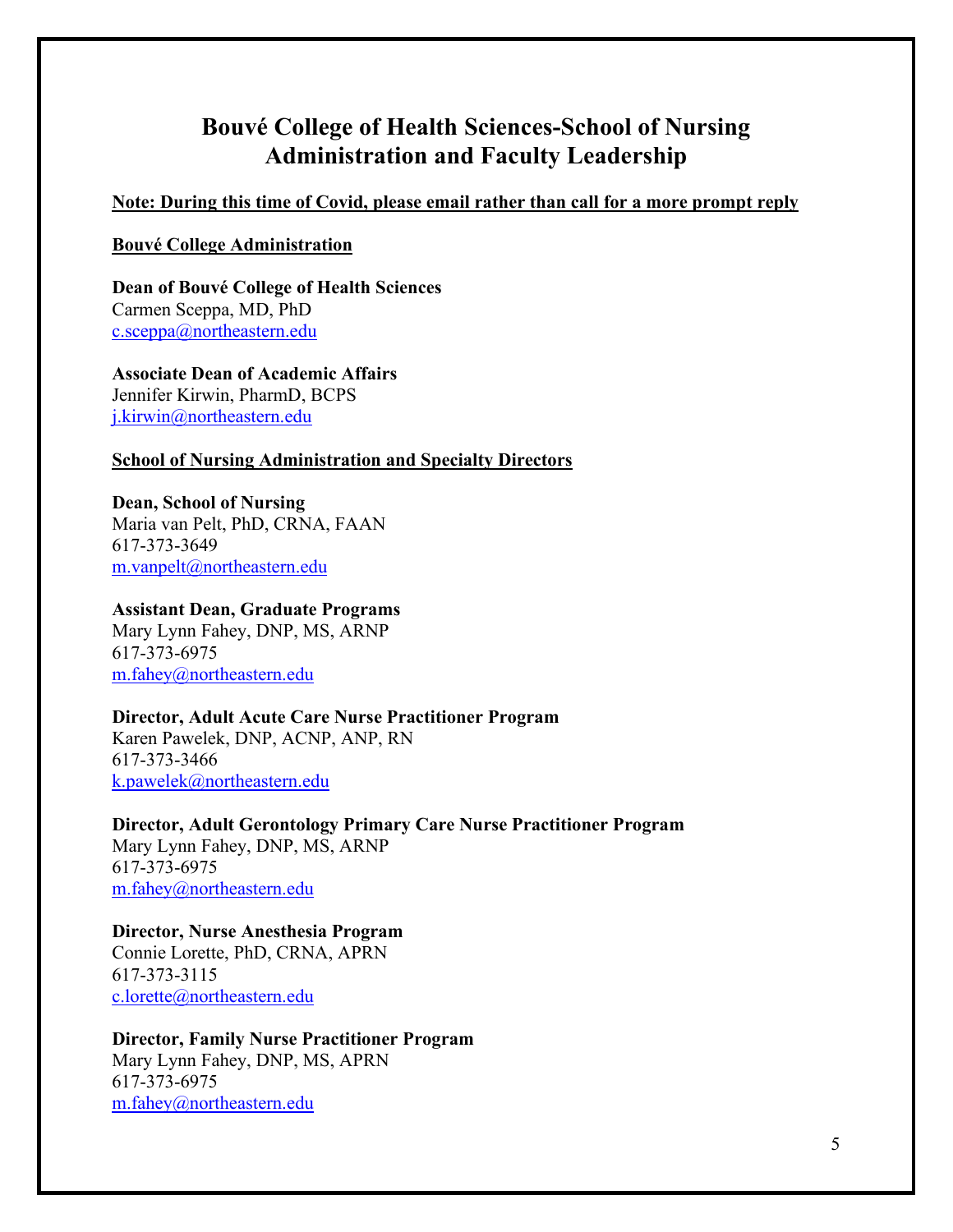**Director, Neonatal Nurse Practitioner Program** Gretchen Hamn, MSN, BSN, NNP [g.hamn@northeastern.edu](mailto:g.hamn@northeastern.edu)

**Director, Pediatric Nurse Practitioner, Acute & Primary Care Program** Marketa Rejtar, DNP, RN, CPNP-AC/PC 617-373-8588 [m.rejtar@northeastern.edu](mailto:m.rejtar@northeastern.edu)

**Director Psychiatric Mental Health Nurse Practitioner** Ann Polcari, PhD, PMHCNS-BC 617-373-7571 [a.polcari@northeastern.edu](mailto:a.polcari@northeastern.edu)

**Director, Direct Entry Nursing Program**

Susan Gallagher, MSN, ACNP-BC, ANP-BC, CNE 617-373-6064 [su.gallagher@northeastern.edu](mailto:su.gallagher@northeastern.edu)

**Director, Doctorate of Nursing Practice (DNP) Program**

Mary Lou Seifert, DNSc, MBA, RN, AOCN 617-373-3621 [m.siefert@northeastern.edu](mailto:m.siefert@northeastern.edu)

**Director, Doctorate of Philosophy in Nursing (PhD) Program** Rhonda Board, PhD, RN, CCRN-K 617-373-5248 [r.board@northeastern.edu](mailto:r.board@northeastern.edu)

#### **Additional Offices**

## **Bouvé Admissions**

617-373-2708 123 Behrakis Health Sciences Center

## **Bouve Office of Graduate Student Services**

Academic Advisor Oana Sambeteanu [o.sambeteanu@northeastern.edu](mailto:o.sambeteanu@northeastern.edu) 617-373-5967

#### **Academic Nursing Programs Graduate Office**

Interim Administrative Coordinator Jan Pagnani [j.pagnani@northeastern.edu](mailto:j.pagnani@northeastern.edu) 617-373-3521 211 Robinson Hall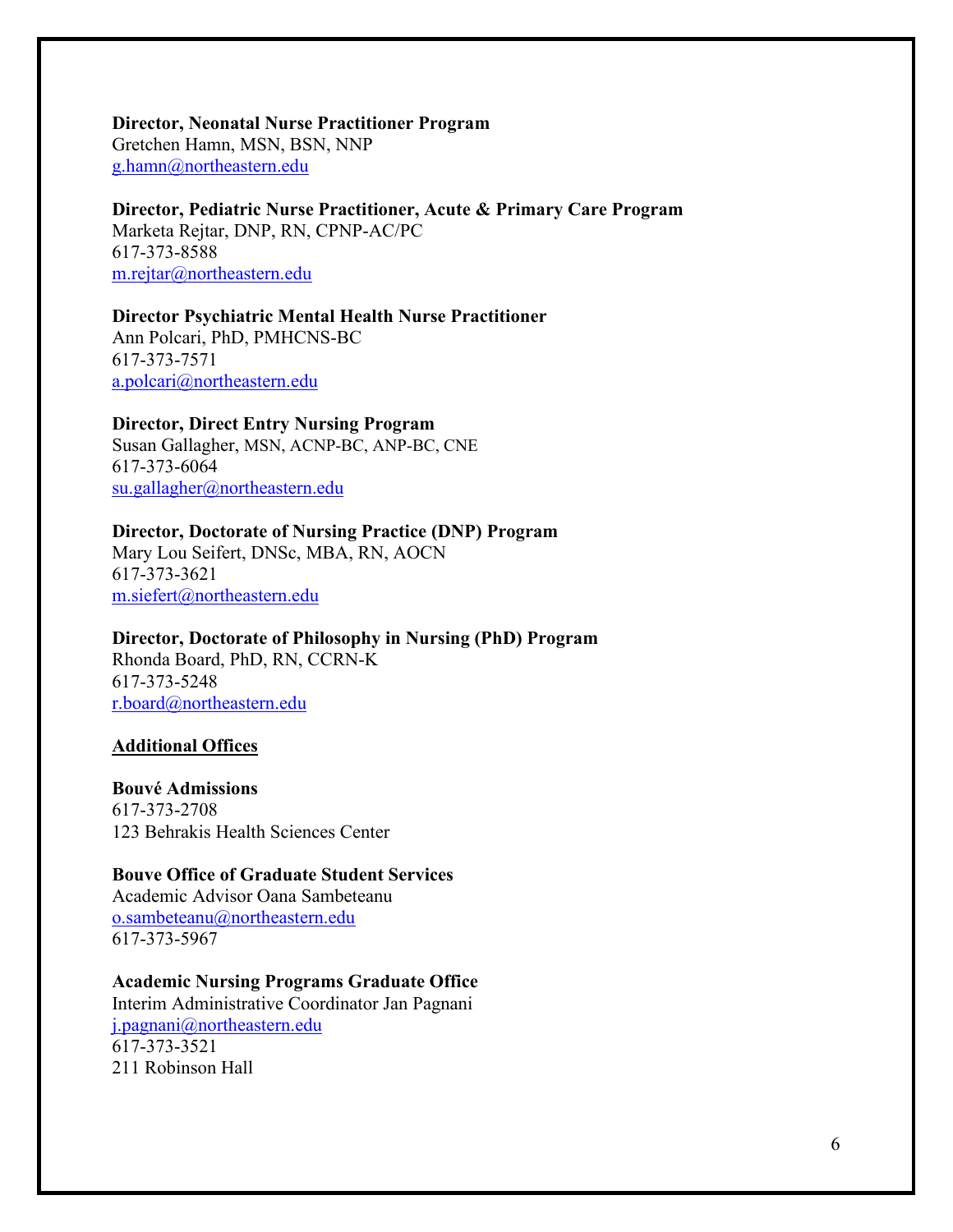**Clinical Placement Office** Graduate Clinical Placement Manager Zanifer John [z.john@northeastern.edu](mailto:z.john@northeastern.edu) 209 Robinson Hall

**Graduate Clinical Coordinator** Grace Bybell [g.bybell@northeastern.edu](mailto:g.bybell@northeastern.edu) 209 Robinson Hall

#### **Obtaining Your Husky Card ID**

<http://www.northeastern.edu/huskycard/>

You can obtain your Husky Card by visiting the Office in 4 Speare Commons. You will need to show a valid photo ID, such as a driver's license or passport, and give them your NUID number. Your NUID number can be found on MyNEU.

Speare Commons is open Monday through Thursday, 8:30 am to 7:00 pm, and Friday 8:30 am to 5:00 pm. If you have any questions, please call the Husky Card Office at 617-373-8740.

New security measures will require using a Northeastern Husky ID as a swipe card to gain entry to all garages and parking lots at the Main Boston Campus. You will also need to wear your ID to be Covid tested weekly if you will be in classes in person. Please note that the Husky ID is a security measure and does not replace the parking permit, which is still required.

In addition to being an access card to parking facilities, your Husky Card provides access to many other University services, such as a debit card/Husky Account, and secure access to university facilities and events, such as:

- Snell Library
- Computer and Instructional Laboratories
- University Athletic and Cultural Events
- Restaurants designated as accepting Husky card payment

# **Purchasing a Parking Permit**

- o **Please be aware that management of parking operations for the Boston Campus is now handled by MasParc.**
- o For more information for Fall 2019 parking, please visit <https://www.masparc.com/>
- To purchase a University Parking Permit, please go to <https://www.masparc.com/products/>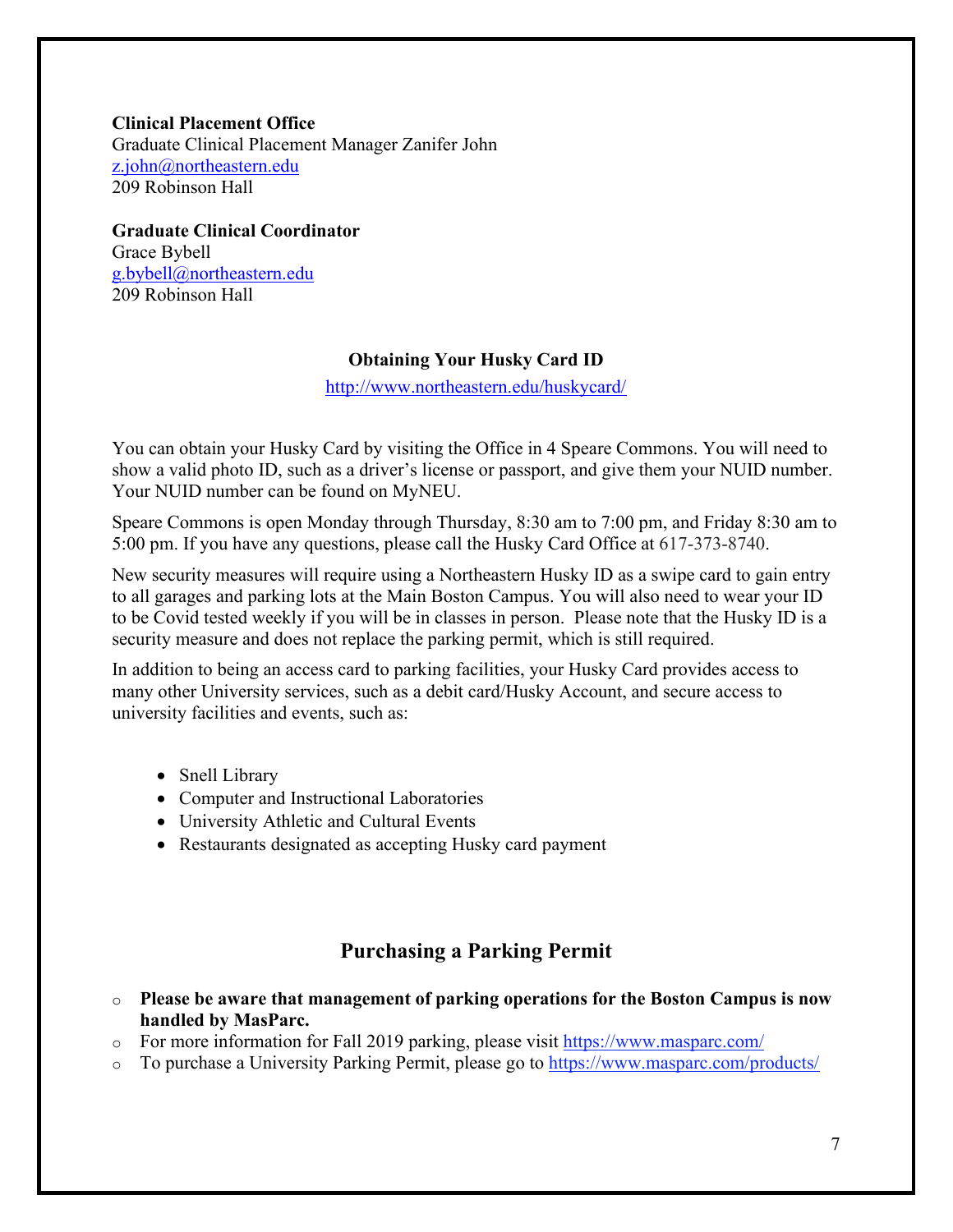#### **About MasParc**

MasParc is responsible for the operation of Northeastern University's parking system, including management of the permit system, parking enforcement, customer service, motorist assistance, event parking management, and parking facility maintenance (including major renovations). The parking system is comprised of approximately 3,000 spaces within 4 garages and 13 surfaces lots.

## **University Parking**

University permits are only available to Northeastern University affiliates with a valid Husky ID Card. Permit may only be used in the designated parking areas outlined in the permit contract. Students must pay for parking in advance of receiving your permit; payment options include credit card, debit card, check, and cash.

#### **Monthly Parking**

Monthly parking is available to the general public at the Gainsborough Garage and Renaissance Park Garage only. Please contact MasParc for group pricing. Availability is limited.

#### **Customer Service Center**

Gainsborough Garage 10 Gainsborough Street Boston, MA 02115

#### **Lobby Hours**

Monday – Friday: 9:00am – 5:00pm

#### **University Health and Counseling Services (UHCS)**

Location: Suite 135, Forsyth Building Routine appointments: 617-373-2772 Website: [www.northeastern.edu/uhcs/](http://www.northeastern.edu/uhcs/)

Who can use the health center:

- All undergraduate students
- All law school students
- Graduate students who have either enrolled in the Student Health Plan or have paid the health center fee (they do not have to be on the NU Health Plan)
- All other eligible students who have paid the health center fee
- Students in special programs by prior arrangement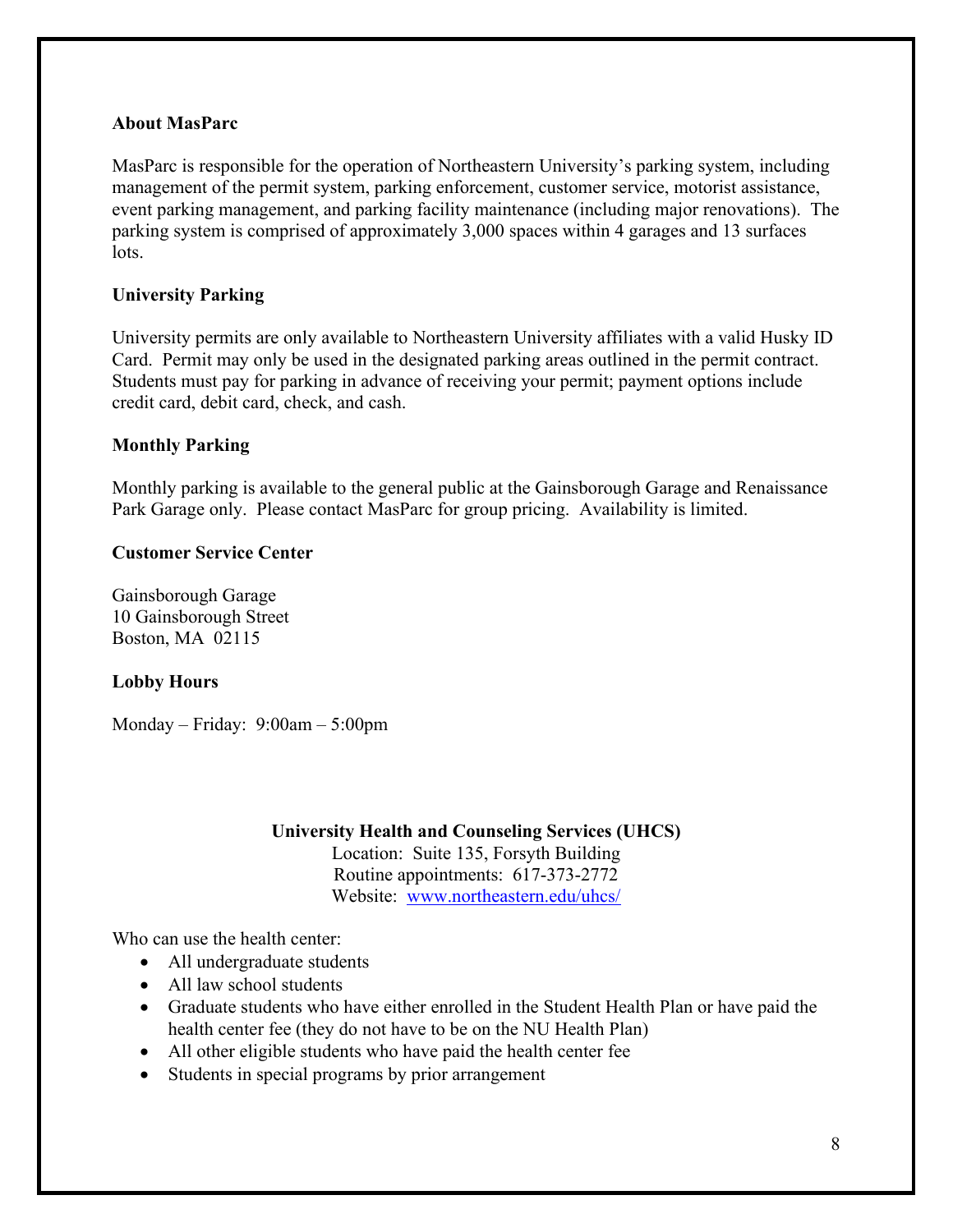Medical services provided:

- Primary care
- Emergencies
- Documentation of immunity
- Allergy shots
- TB testing
- STD testing

\* **UHCS does not provide clinical clearance**. UHCS can collect the required immunization information and provide it to the student as a signed, single document.

Counseling services provided:

- Individual and group counseling
- Sexual assault
- Alcohol and other drugs
- Crisis treatment

COVID-19 Update: [https://news.northeastern.edu/coronavirus/university-messages/covid-19](https://news.northeastern.edu/coronavirus/university-messages/covid-19-fall-deadlines-and-checklist/) [fall-deadlines-and-checklist/](https://news.northeastern.edu/coronavirus/university-messages/covid-19-fall-deadlines-and-checklist/)

*Published on August 18, 2021\**

Please make note of these important dates and action items:

- o **Deadline: September 6:** Complete the updated [Expectations for Return to Campus](https://service.northeastern.edu/wellness?id=wellness_cat_item&sys_id=6aa9917adbf9fcd0a37cd206ca961952)  [Attestation form.](https://service.northeastern.edu/wellness?id=wellness_cat_item&sys_id=6aa9917adbf9fcd0a37cd206ca961952) The form includes updated protocols. Every student is required to complete this form by September 6.
- o **Your First Day on Campus: Get Tested for COVID-19**. Students moving into university housing should schedule a test the day they arrive on campus. Other students on U.S. campuses should begin their testing cadence the week of September 6 and will need a negative test before they attend class in-person. Boston-based students will use the [COVID-19 Test Scheduler](https://northeastern.sharepoint.com/sites/covidscheduler/SitePages/Home.aspx?wa=wsignin1.0) to schedule their tests and can look at the Cabot Testing Center hours of operation for planning purposes. First-time testers can refer to our [Guide to First-Time Testing on the Boston Campus](https://news.northeastern.edu/coronavirus/reopening/guide-to-first-time-testing-on-the-boston-campus/) for a step-bystep guide. Students on other U.S. campuses will receive information from their campus on how to schedule a test.
- o **Every day**: Remember to complete **the [Daily Wellness Check](https://service.northeastern.edu/wellness?id=wellness_cat_item&sys_id=340f4312dbda1c102d2caa82ca9619bf) every** day you are on campus.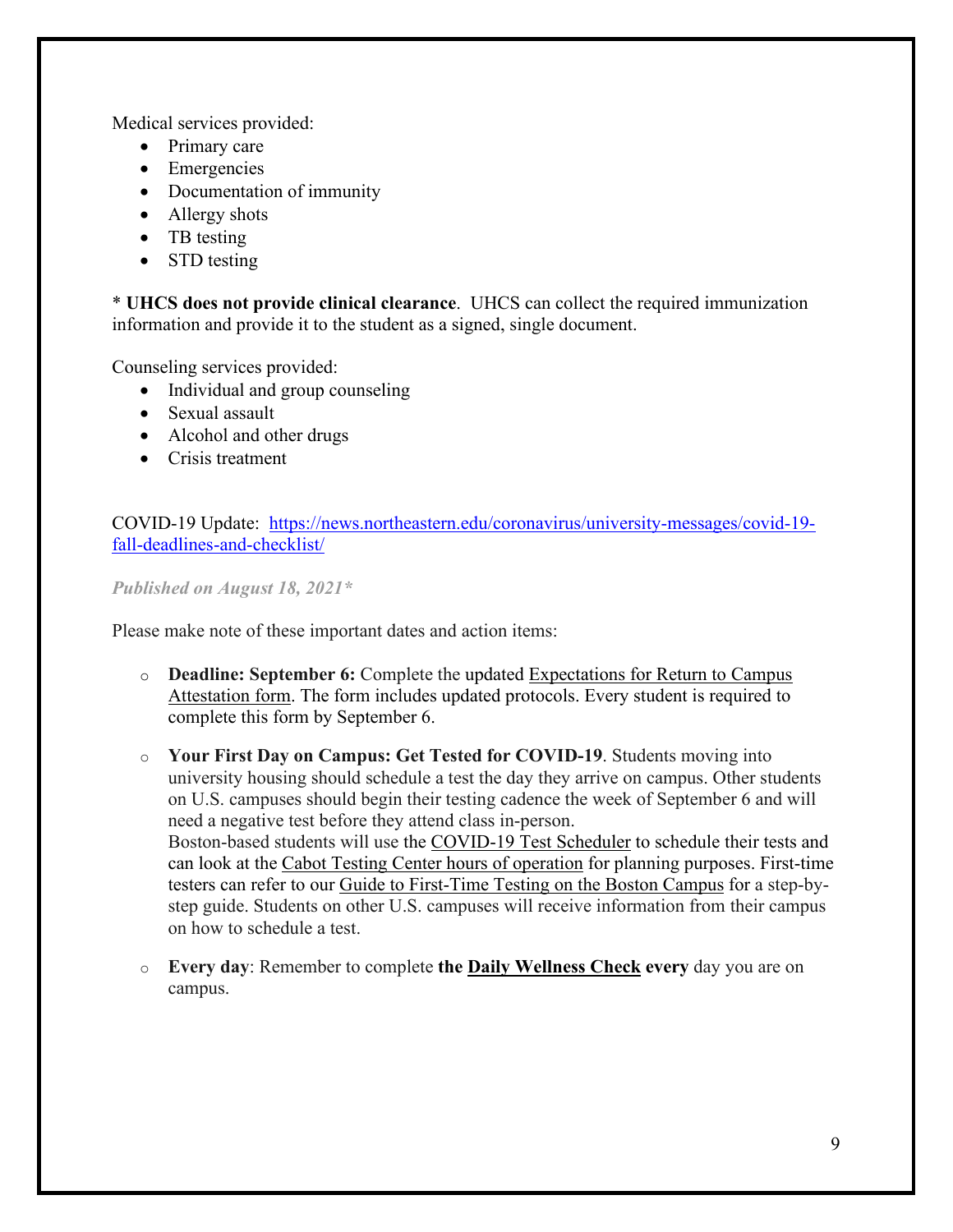# **Documentation of Immunity & Clinical Clearance**

As a student at NU, you must provide UHCS with proof of immunity to certain diseases, per Massachusetts state law, as specified below. Documentation of immunizations and/or titers must be on letterhead or prescription slip, and signed by a physician, nurse, nurse practitioner, or physician assistant. Alternatively, documentation may be provided by your high school, previous college, or military facility, again with clinician signature.

• MMR\* -- 2 immunizations **or** positive antibody titers.

\*\*Immunizations must have been administered in 1968 or later, on or after the first birthday, i.e., no earlier than at 12 months of age, and no sooner than four weeks apart.

• Tetanus-Diphtheria attenuated Pertussis (due to the resurgence of whooping cough the state requirements are now for a TDaP within the past 10 years). 1 booster immunization within 10 years of matriculation through graduation.

• Hepatitis B -- 3 immunization series **and** positive antibody titer.

\*\*Immunizations must be administered at appropriate intervals (i.e., the second at least one month after the first — and the third at least two months after the second and four months after the first months after the second).

• Varicella -- History of disease or varicella vaccine series (2) **and** positive antibody titer.

• PPD – Tuberculin skin test prior to clinical rotation. If history of positive test, provide clinical documented date of test and chest x-ray results as well as any treatment. Chest XRay is good for 5 years. MD documentation of absence of S/S is required yearly.

• Meningococcal -- 1 immunization within the past five years or signed Massachusetts declination.

\*\*Massachusetts law provides an exemption for students from receiving the meningitis vaccine by signing a waiver that reviews the dangers of meningococcal disease and indicates that the vaccination has been declined. To qualify for this exemption, you are required to review the information, sign the waiver at the end of the document and give it to UHCS. Please note: if a student is less than 18 years of age, a parent or legal guardian must be given a copy of the document and must sign the waiver. The waiver is available for download from the University Health & Counseling Services (UHCS) website. Please download, print, fill out, sign, and return to UHCS at 135 Forsyth Building.

If you are unable to obtain documentation, all immunizations, may be administered at UHCS for a fee. The fee is waived if you have the school insurance (NUSHP). Please note that UHCS does not bill insurance. You can pay for your vaccinations at UHCS with a credit, debit, or Husky Card. All other forms of payment must be made through Student Financial Services.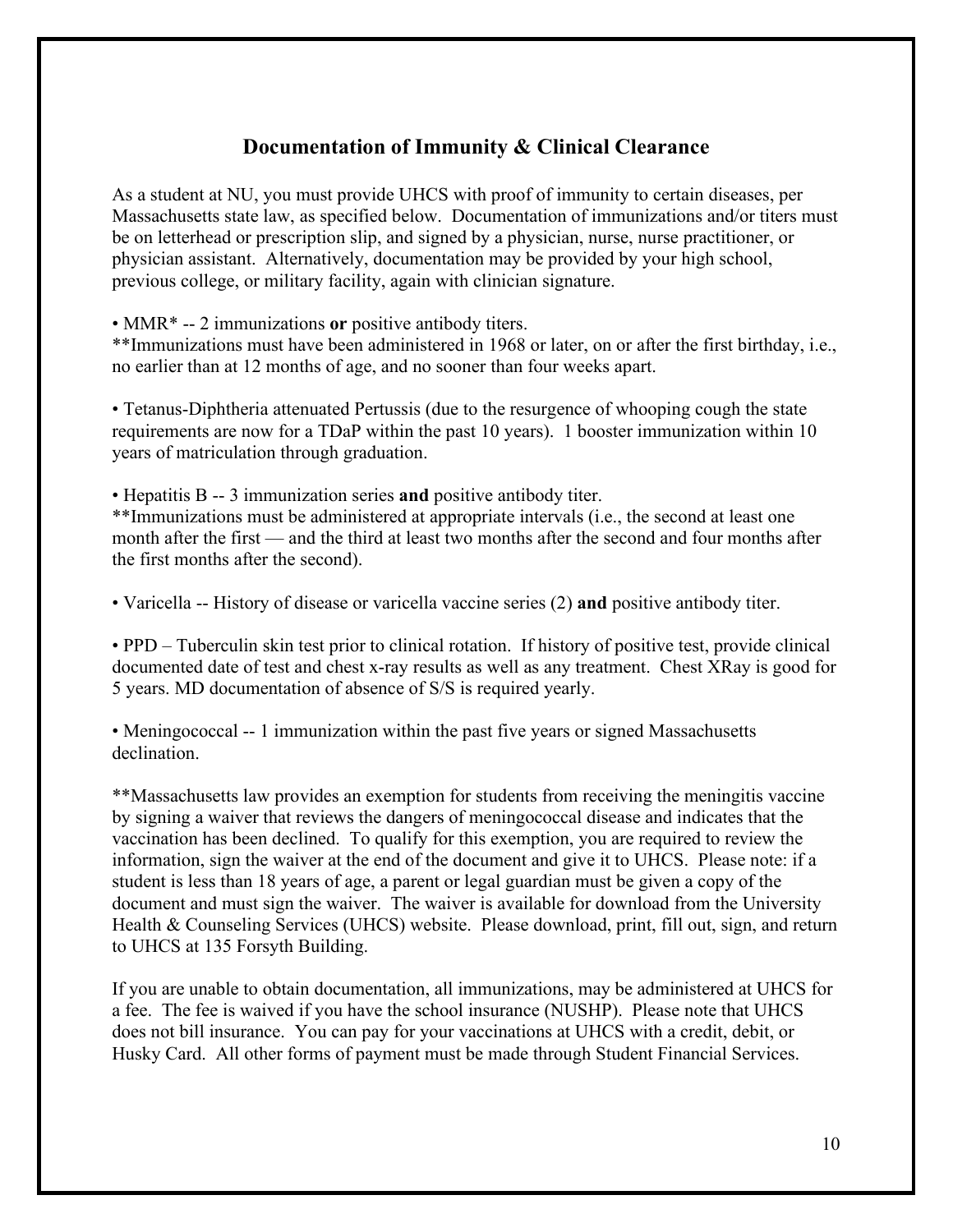# **Clinical Clearance for Bouvé Health Science Students**

The following information is required for all Bouvé Graduate students and must be on file at UHCS and School of Nursing **Clinical Placement Office** before you can enter a clinical setting. Documentation of immunizations must be on letterhead or prescription slip, signed by a physician, nurse, nurse practitioner, or physician assistant. A copy of the lab results is required for antibody titre results. Appointment times will be available for you to start the clearance process.

All of the above state-required proofs of immunity PLUS the following:

- CORI Criminal Background check to be done with the CPO appointments will be available.
- Copy of RN license (students must be licensed in the state where clinical placements are located).
- CPR Copy of current American Heart Association "Healthcare Provider" certification.
- Malpractice Insurance Copy of "Student NP" Malpractice coverage. This can be found at [www.nso.com.](https://nam12.safelinks.protection.outlook.com/?url=http%3A%2F%2Fwww.nso.com%2F&data=02%7C01%7Cj.pagnani%40northeastern.edu%7C42b0f7ab575c4968995908d8490e646b%7Ca8eec281aaa34daeac9b9a398b9215e7%7C0%7C0%7C637339673443024601&sdata=IcYMm45mvttP4Dhyo0AGh5Naf5wUT%2Fsfq2CN%2BkBpehc%3D&reserved=0)
- Hepatitis B Titer; if titer is negative, documentation of booster or series repeated is required.
- Flu Vaccine Vaccine must be given annually and before the new flu season (August-March), or you may complete the Flu Declination Form. *Vaccines are often available in July/August for the upcoming flu season.*
- Varicella/Chicken Pox positive antibody titer; if titer is negative documentation of booster and series repeated is required. IgG Surface Antibody titer.
- PPD tuberculin skin test within one year of date of completed clinical rotation. If history of positive, provide clinician-documented date of test and chest x-ray results as well as a *yearly* asymptomatic doctor's note.
- MMR positive titer; if titer is negative, documentation of booster or series repeated is required. IgG Surface Antibody titer.
- Tdap Documentation within 10 years.

You may email Zanifer John, Clinical Placement Program Manager, at [z.john@northeastern.edu](mailto:z.john@northeastern.edu) or call 617-373-3102 with questions regarding clinical clearance requirements. You will receive an email to sign up for a clearance appointment.

If you are unable to obtain documentation, all immunizations, some requiring a fee, can be administered at UHCS.

Certain clinical agencies may require documentation that goes beyond the list above. Students will be advised during the clinical placement process.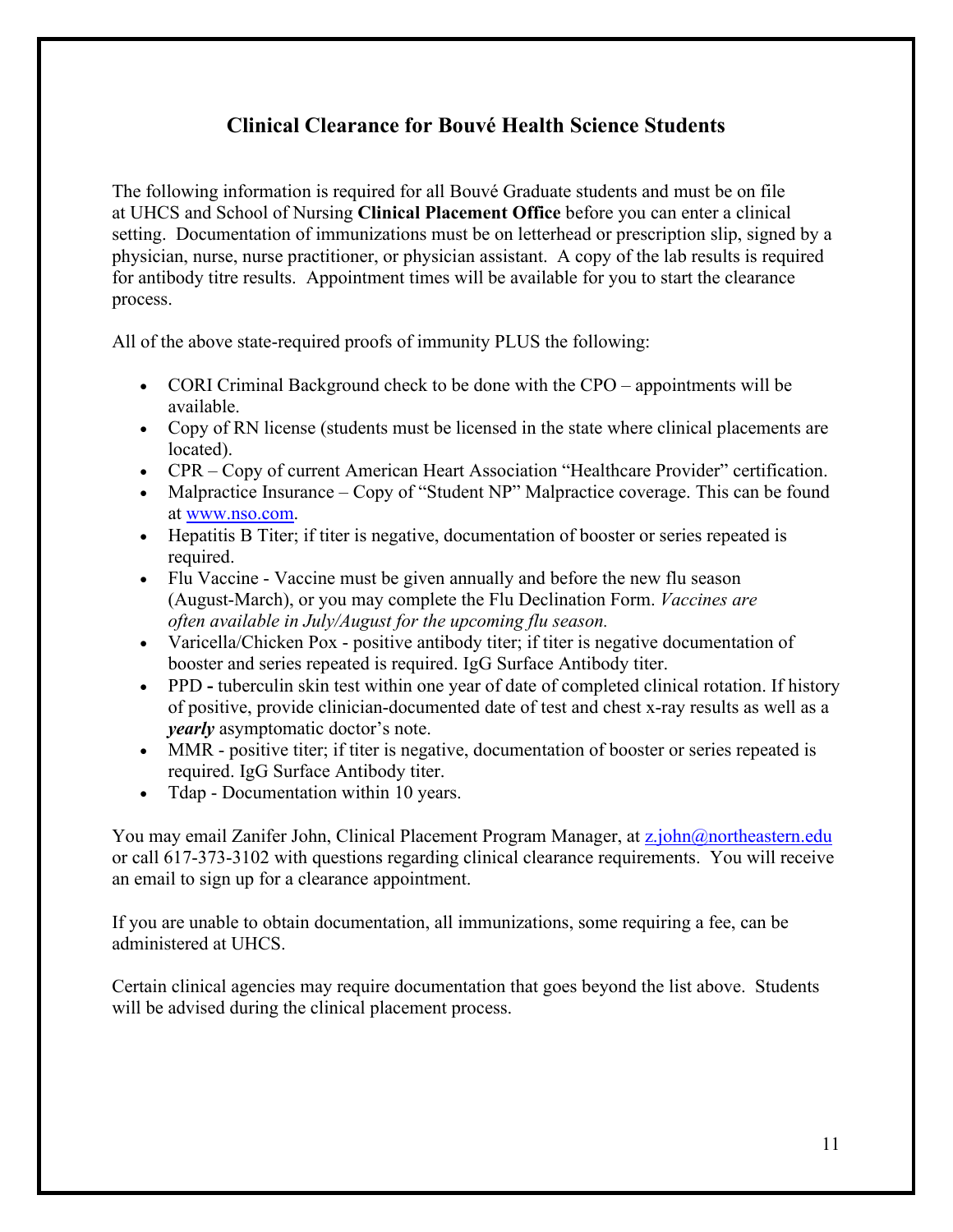*Process and Timeline for the Clinical Placement of Graduate Students:*

New Students starting clinical in **September, January, or May will** meet with Graduate Program Manager from the Clinical Placement Office (CPO) to complete their CORI and receive instructions regarding the process to submit clinical clearance documentation and certification in **July, April, or November** *(depending on the clinical start date).* **Students will receive notification from the CPO to schedule clearance appointments.**

# **Health Insurance**

Massachusetts law requires all full-time and three-quarters-time college students enrolled in a degree or certificate program to demonstrate evidence of coverage by a qualifying health plan for unanticipated medical costs. For further information please contact Northeastern University Student Health Plan [http://www.northeastern.edu/nushp/us/.](http://www.northeastern.edu/nushp/us/)

## **Northeastern University Student Health Plan (NUSHP)**

Northeastern University's health-plan (NUSHP), administered by Blue Cross Blue Shield of Massachusetts, provides comprehensive health benefits at a very affordable rate.

Students are automatically enrolled and billed for this plan by Northeastern University; if you prefer not to enroll in this plan, **you must complete the waiver by the deadline.**

The waiver form is available through the MyNEU Health Services portal.

Contact Northeastern University Student Health Plan (NUSHP) Plan Manager at 617-373-8007 for questions regarding the plan(s) and your university bill.

UHCS provides on-site assistance with claims related to your student health insurance plan. The Insurance Coordinator will also assist you with claims involving other insurance plans but each plan is so different they may not be able to provide complete assistance in resolving all issues.

Please refer to http://www.bluecrossma.com/nm/northeastern-university/ for details of the student plan, or call 1-888-648-0825 for Blue Cross Blue Shield of Massachusetts customer service.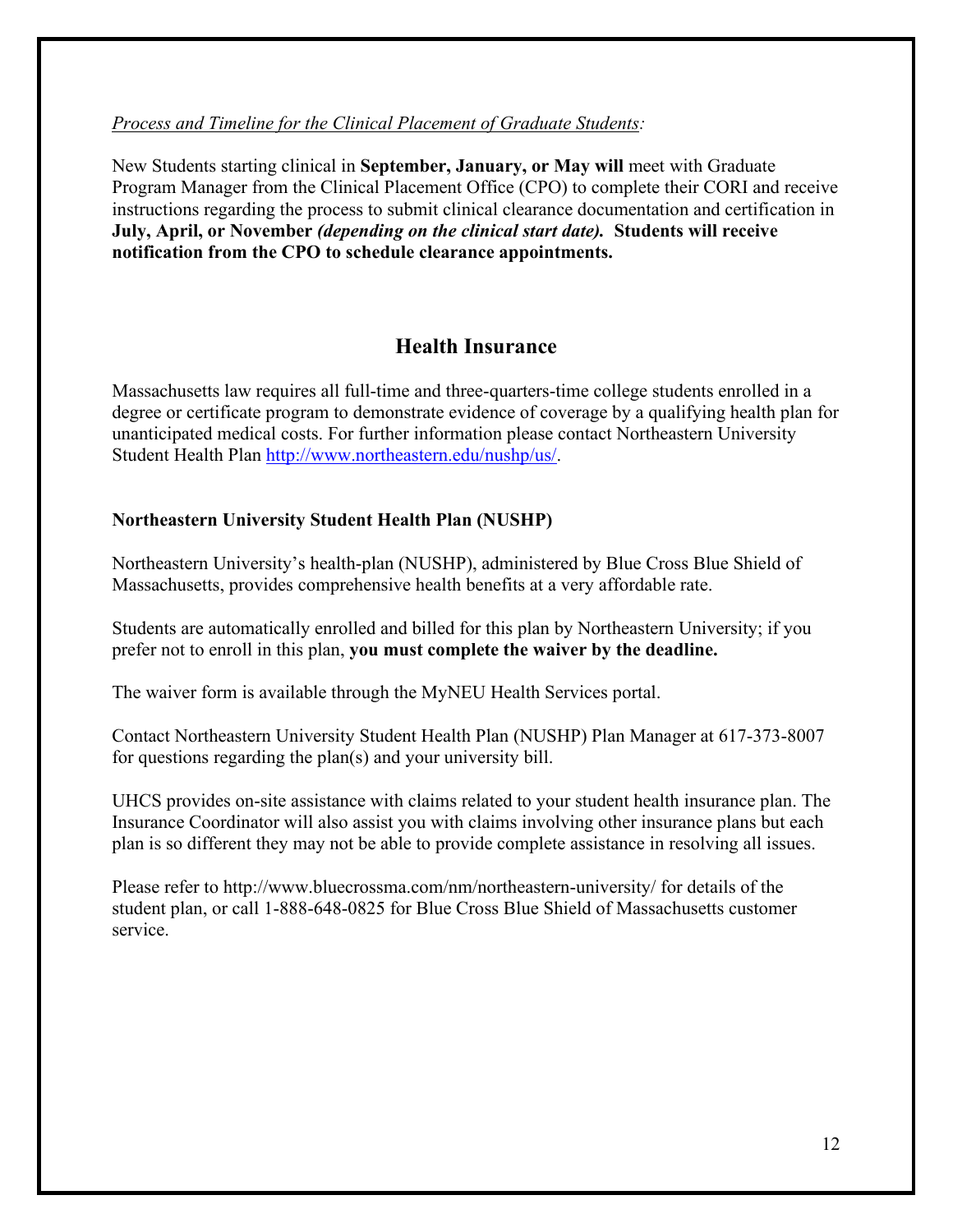# **COVID Information**

Please see here for information about Covid: <https://news.northeastern.edu/coronavirus/>

Safety and Resilience during Covid: [https://www.northeastern.edu/covid-19-how-to-be-safe](https://www.northeastern.edu/covid-19-how-to-be-safe-and-resilient/#/)[and-resilient/#/](https://www.northeastern.edu/covid-19-how-to-be-safe-and-resilient/#/)

Testing Protocols and FAQs: [https://news.northeastern.edu/coronavirus/reopening/testing](https://news.northeastern.edu/coronavirus/reopening/testing-protocols/)[protocols/](https://news.northeastern.edu/coronavirus/reopening/testing-protocols/)

# **Academics**

## How to register for a course: [https://registrar.northeastern.edu/article/new-registration](https://registrar.northeastern.edu/article/new-registration-experience/)[experience/](https://registrar.northeastern.edu/article/new-registration-experience/)

## **Students are required to register themselves for courses.**

Current and continuing students register for courses online using the myNEU Web portal. The system allows students to add and drop courses, confirm course registration, find room assignments, and obtain final exam schedules. The system works in real-time. Your course add or drop will be processed immediately, and you can confirm your transaction before you log off.

To register, go to the myNEU Web portal. Log in using your myNEU username and myNEU password (or click on "How do I get a myNEU username and password?" if you have never used the system before).

- 1. Click on "Self-Service," then click on "Course Registration" (choose the pertinent semester).
- 2. Click on "Add/Drop Classes."
- 3. Select the semester.
- 4. Type the Course Registry Number (CRN) onto the worksheet at the bottom of the page.
- 5. Submit changes.
- 6. If you don't know the CRN number, click "Class Search" and enter search criteria. Select a class from the list by clicking the box to the left. Click "Register."

Class schedules listing the course numbers, course registry numbers, day, and time will be posted before registration on the Registrar's website (http://www.neu.edu/registrar/schedules.html). You may also check the Academic Programs Office Blackboard Course for course offerings for the entire academic year (course ID "NP.sp05").

## **How to register for Directed Study, Elective Advanced Clinical Experience, or Teaching Practicum Courses**

- 1. Find a faculty who is willing to sponsor you.
- 2. Meet with the faculty to develop the overview of the course and the course goal(s), objectives, and a timeline for completion.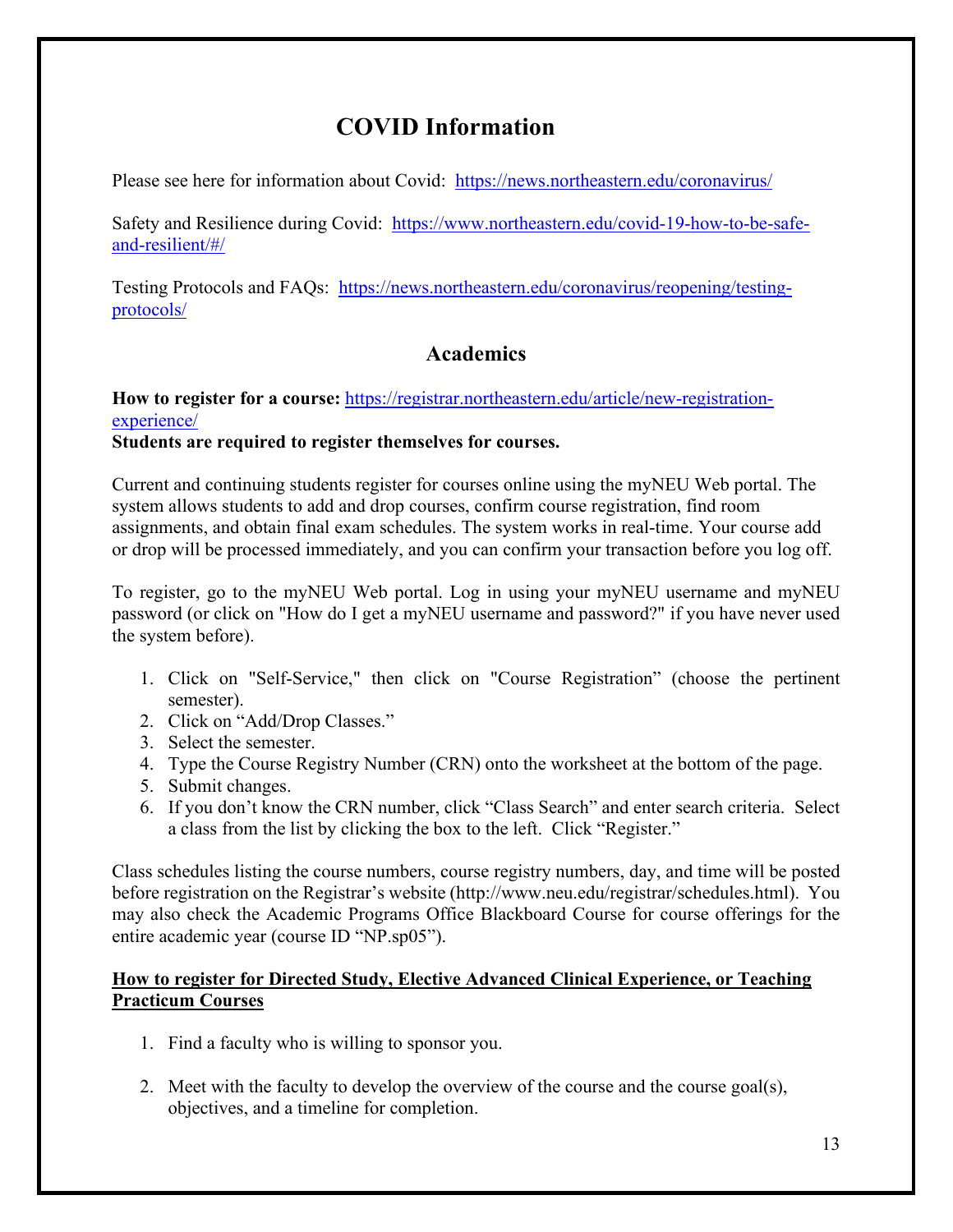- 3. Develop a formal contract between the faculty and student that should be signed by both parties and includes the information in step 2.
- 4. For Directed Study and Elective Advanced Clinical Experience Courses, the student needs to complete the University Form found on the following page: https://registrar.northeastern.edu/article/individual-instruction-registration/ and the Bouvé College of Health Sciences Directed Study form and attach a copy of the contract noted in step 3. This form needs to be signed by the faculty member, the School of Nursing Graduate Director and the BCHS Graduate Director.
- 5. For the Teaching Practicum course, steps 1-3 should be completed, and a copy of the contract sent to the SON Graduate Director for review and to be filed in the SON Academic Programs Office. Graduate students who are teaching as part of their Graduate Assistantship may not use their assistantship teaching for Teaching Practicum credit. They may register with the faculty with whom they are doing their Assistantship, but the contract must include different teaching experiences.
- 6. Directed studies or advanced clinical experience courses may not be utilized to substitute for required courses. They are to be utilized only as electives.
- 7. Previous experiential studies may not be utilized to satisfy the requirements of any of the courses listed above. The student must register for the course prior to the beginning of the semester in which the experience occurs.
- 8. In general a minimum of 50 minutes of effort in reading/writing/ classroom activity is equated to one credit and 4 hours of clinical experience for one credit of clinical.
- 9. Once approved, the student may register for the course. For course registry numbers, contact the Academic Programs Office at 617-373-3521.

## **Grade Requirements**

The School of Nursing requires nursing graduate students to earn a grade of B (3.00) or better in all graduate courses. Please refer to the Bouvé College of Health Sciences Graduate Policies and Regulations on-line at [www.northeastern.edu/bouve/gradstudent](http://www.northeastern.edu/bouve/gradstudent) for further information.

Direct entry (DE) nursing students must achieve the following to progress into the graduate portion of the program:

- B (3.0) or better GPA at end of pre-licensure coursework
- B (3.0) or better in all clinical didactic and practicum courses

(Exceptions will be at the discretion of the Program Director.)

B (3.0) or better in 5126, 5117 and 6306

Students must interview and be accepted into the specialty track and must meet with the Program Director at the end of their pre-licensure course work to develop a plan of study.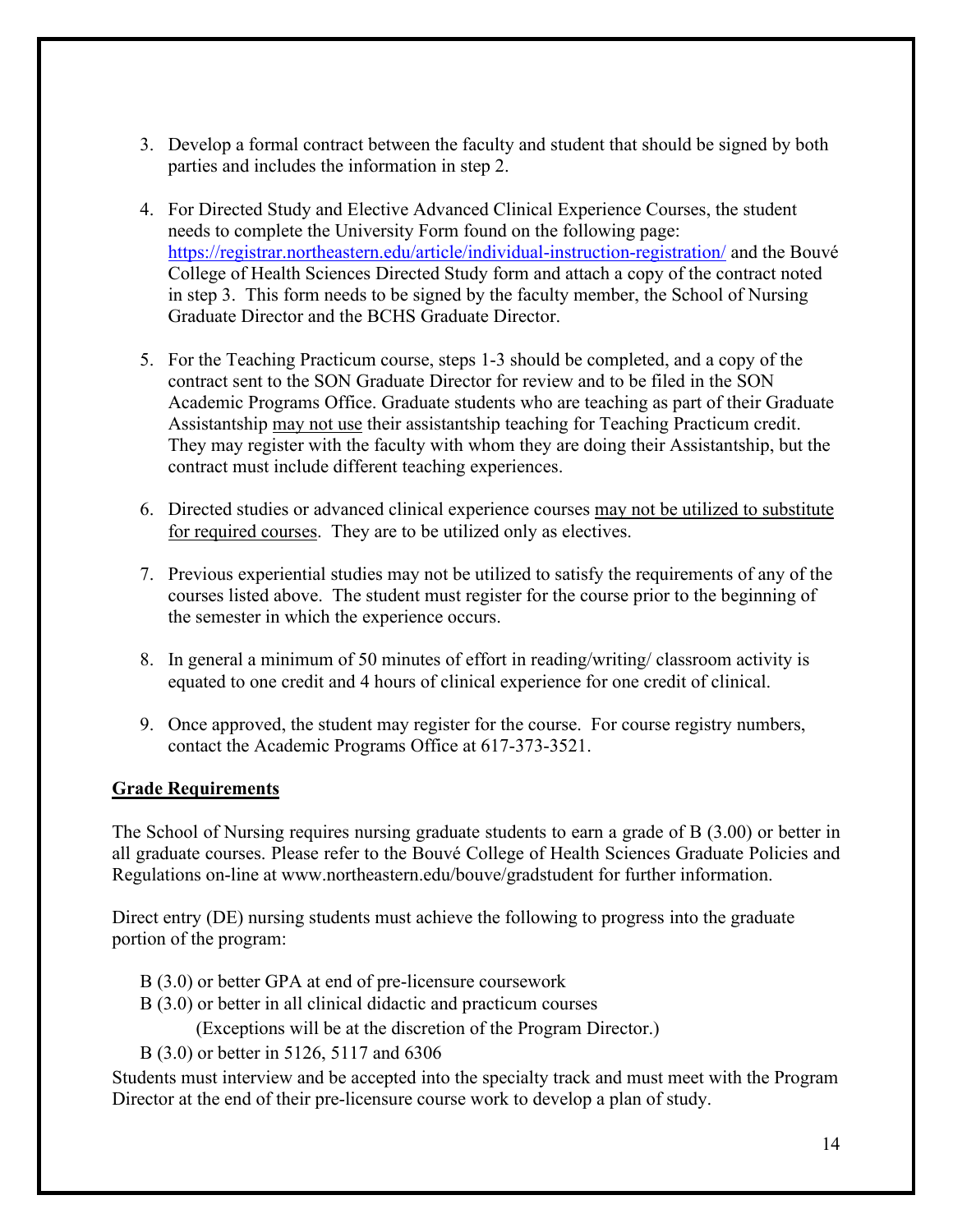The Specialty Track Director must approve any change in the plan. Course and clinical placements cannot be guaranteed if student fails to follow their course plan.

#### **Letter grades will be assigned as follows:**

A 93-100% A- 90-92% B+ 87-89% B 83-86%

**Please note: A grade of B or better must be achieved to pass a course.**

B- 80-82%  $C+ 77-79%$ C 73-76% C- 70-72% F< 69%

## **Class Cancellations**

Decisions regarding early closures and cancellation of evening classes due to inclement weather are made as early in the day as possible, usually by 3:00 pm at the latest. You can call the main university number to get a recording 617-373-2000, or listen to several radio stations including WBZ (1030 AM) and WRKO (680 AM) for information. If an announcement is made in the morning that Northeastern is closed, then the university will remain closed for the entire day and evening.

## **Bookstore**

The Northeastern Campus Bookstore is located in the lower level of the Curry Student Center. Hours of operation are Monday through Thursday from 8:00 am to 8:00 pm, Friday from 8:00 am to 6:00 pm, Saturday from 8:30 am to 4:00 pm, and Sunday from 12:00 pm to 4:00 pm. To contact the bookstore by phone, call 617-373-2286. The website is [https://northeastern.bncollege.com/shop/northeastern/home.](https://northeastern.bncollege.com/shop/northeastern/home) The bookstore is affiliated with Barnes and Noble bookstores.

#### **Associations**

The Graduate Student Government (GSG) is the official voice of the graduate student community. It serves all graduate and professional students enrolled in the graduate colleges of Northeastern University. The GPSA actively pursues the goal of improving graduate student life by listening to those it represents. The GPSA holds general assembly meetings twice a month, and in addition to funding graduate student groups, has conference, travel, and research assistance funding available on an [application basis.](http://www.gpsa.neu.edu/funding_process.php) For additional information please visit their website at [http://www.northeastern.edu/gsg/.](http://www.northeastern.edu/gsg/)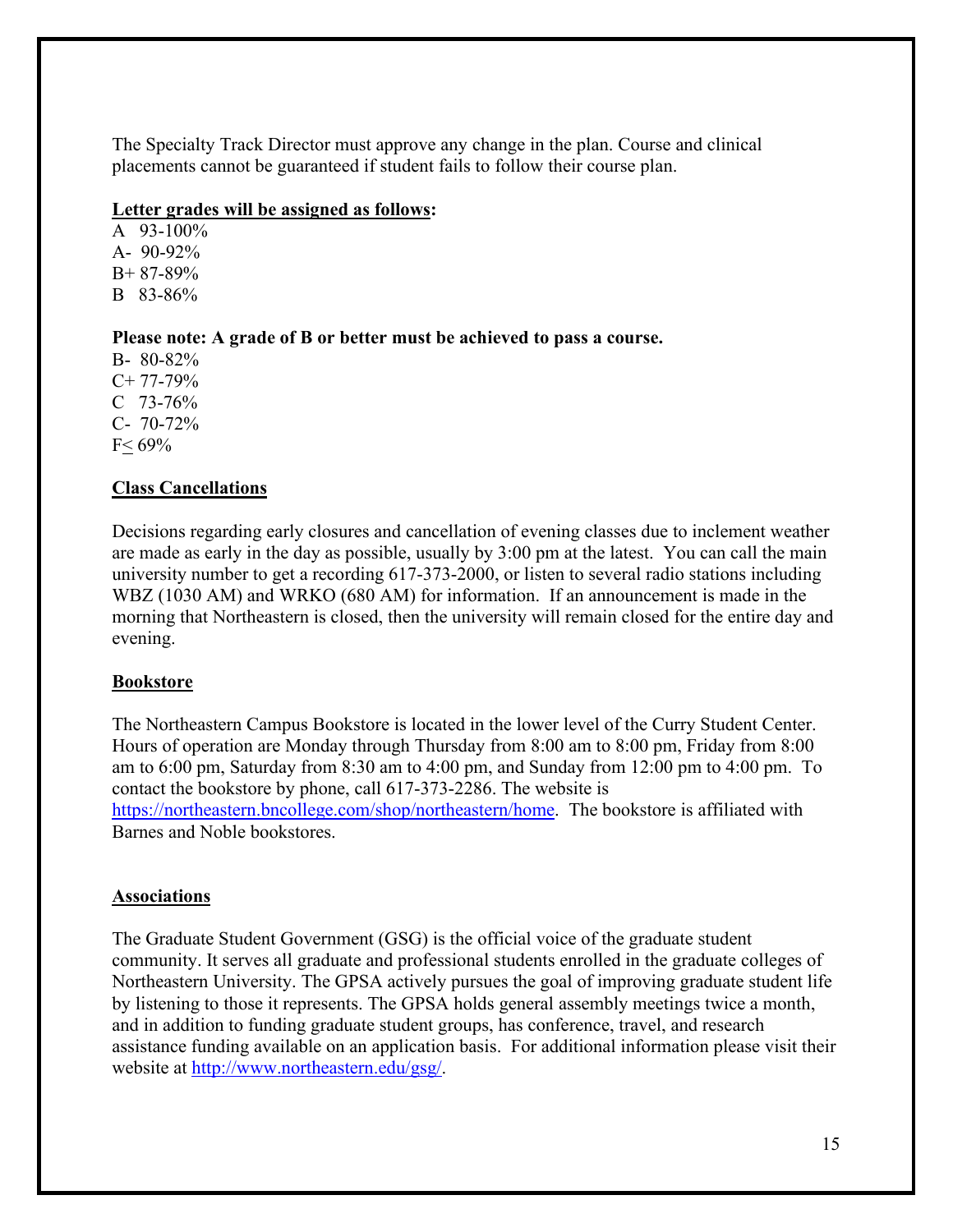#### **ON CAMPUS:**

- Live Online Help at<https://www.northeastern.edu/its/>
- **The HELP Desk**, located in the InfoCommons at **184 Snell Library**, which is open 24 hours a day, 7 days a week during the school year, can assist you with Blackboard questions.
- You can also call the **HELP Desk at 617-373-4357 (xHELP)** to ask questions. The more specifics you can offer the Help Desk staff about the problem you're encountering, the better able they'll be to assist you.

# **What is Canvas?**

Canvas is not only a leader in the LMS market—it's "The Learning Platform that Helps Great Education Happen" and also one of Northeastern's next steps toward digital transformation through online teaching and learning. Open, intuitive, and born in the cloud, Canvas streamlines all the digital tools and content that teachers and students love, for a simpler and more connected learning experience

#### **Learn more at:**

https://canvas.northeastern.edu/

# **Computer Labs & Printing**

[https://service.northeastern.edu/tech?id=index\\_nu#\\_ga=2.215287639.156673577.1598897964-](https://service.northeastern.edu/tech?id=index_nu#_ga=2.215287639.156673577.1598897964-1702999555.1598281676) [1702999555.1598281676](https://service.northeastern.edu/tech?id=index_nu#_ga=2.215287639.156673577.1598897964-1702999555.1598281676)

#### **Computer Labs**

Information Technology Services manages several computer labs on the Boston campus which Northeastern students, faculty and staff may use. ITS-managed computer labs offer access to the university's extensive library of software applications and to printers where you may use your [Northeastern Printing Plan](https://www.northeastern.edu/its/services/printing-plan/) credits. Lab computers have the print drivers already installed, so you just need to print to the queue you want, then swipe your Husky Card at the associated swipe-toprint station. Students, faculty and staff can log into an ITS-managed computer lab machine with their myNEU accounts.

[InfoCommons](https://www.northeastern.edu/its/services/labs/#ic) [InfoCommons 2 \(IC2\)](https://www.northeastern.edu/its/services/labs/#ic2) [Digital Media Commons \(DMC\)](https://www.northeastern.edu/its/services/labs/#dmc) [Digital Scholarship Commons \(DSC\)](https://www.northeastern.edu/its/services/labs/#dsc) [54 Dodge](https://www.northeastern.edu/its/services/labs/#54dg) [Discovery Lab](https://www.northeastern.edu/its/services/labs/#disc) [Equipment Available for Checkout](https://www.northeastern.edu/its/services/equipment-checkout/)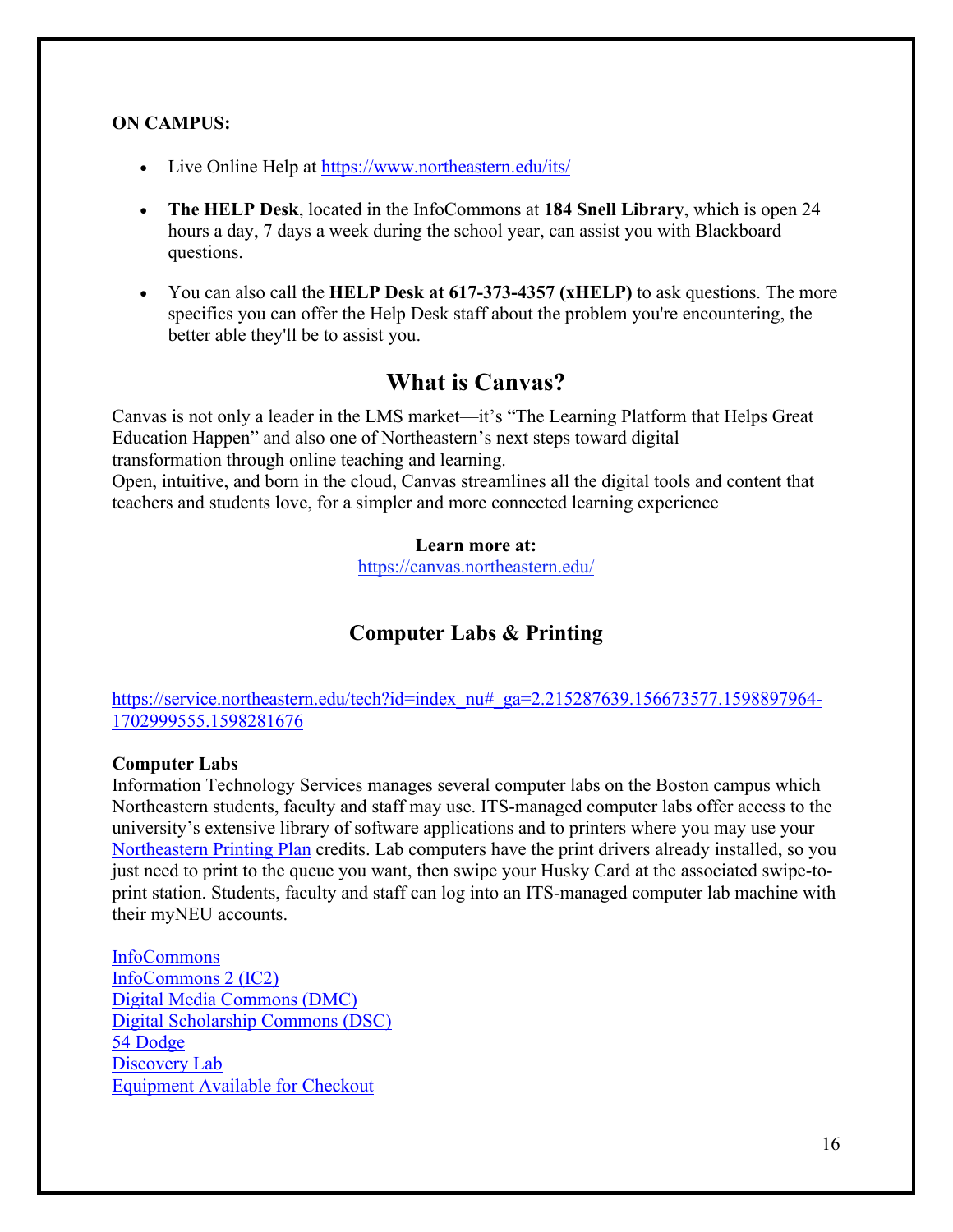#### **InfoCommons**

The largest of the ITS-managed computer labs on the Boston campus, InfoCommons is home to more than 170 computers (about half Windows, half Mac), and several printers and scanners. Nearby is the Help & Information Desk where ITS Service Desk employees provide technical assistance, and can help you check out audio-visual equipment and technology-related peripherals.

#### **Location:**

First floor Snell Library

#### **First floor printing queues:**

Black and White 8.5×11 Black and White 11×17 Color  $8.5 \times 11$  Color  $11 \times 17$ 

#### **Hours:**

InfoCommons is open all hours that the Library building is open-24/7 except during intersession or for maintenance. For details, visit the [Library's hours page.](http://library.northeastern.edu/about/visitors/hours)

#### **Northeastern Printing Plan**

The Northeastern Printing Plan annually provides a limited amount of free printing to students, faculty and staff. At the start of the academic year members of the Northeastern community receive a \$120 credit on their Husky Cards that can be used at various color and black & white printers across campus. The annual credit does not rollover from year to year, and when your balance hits \$0.00 the printing system will default to using Husky Dollars. All jobs sent to the printing queues are available to print for 24 hours. Cost is determined on a per page basis, and varies depending on the type of printer used and the size of the paper.

## **Printers Locations:**

- Snell Library
	- $\circ$  First floor InfoCommons (4 locations look for the lime green)
	- o First floor Snell Library Classroom Wing
	- o Second Floor Digital Media Commons
- Curry Student Center ground, first (2 locations), and third floors
- Dodge Hall 54 Dodge (an ITS-managed computer lab)
- Ryder Hall
- Davenport A lobby
- Davenport B lobby
- East Village
- Hayden Hall outside of the Registrars Office
- International Village lobby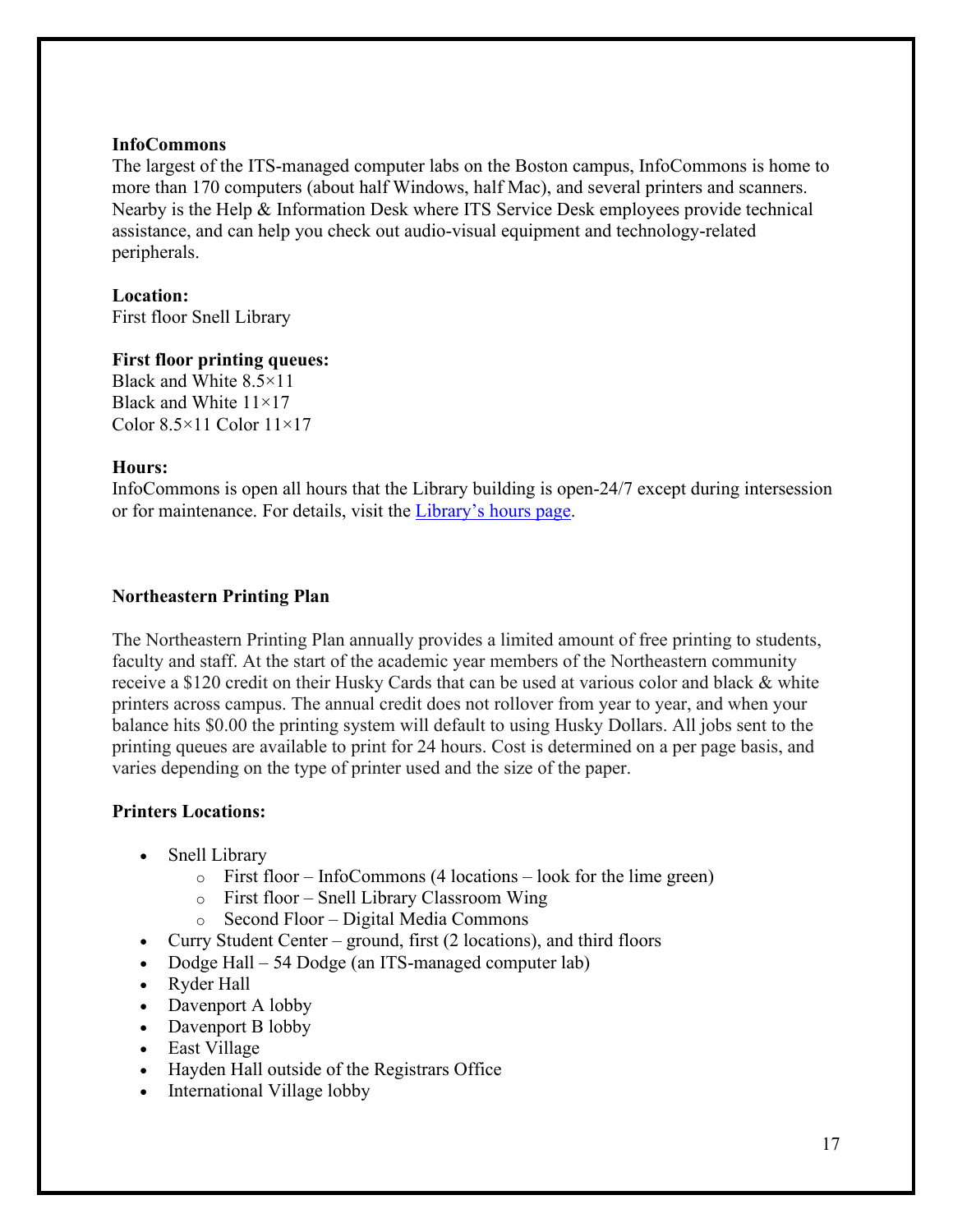- Kerr Hall lobby
- Marino Center by the gym turnstiles
- Ryder Hall atrium
- Shillman lobby
- Smith Hall lobby
- Speare Hall lobby
- Stetson East lobby
- Stetson West lobby
- West Village E lobby
- West Village G lobby
- White Hall lobby
- Willis Hall lobby
- Boston Financial District Campus Broad Street
- Charlotte Campus Resource Room and Tech Lounge
- Seattle Campus

# **Northeastern University Libraries**

<http://library.northeastern.edu/>

The Northeastern University Libraries support the mission of the University by working in partnership with the University community to develop and disseminate new scholarship. The Library fosters intellectual and professional growth, enriches the research, teaching, and learning environment, and promotes the effective use of knowledge by managing and delivering information resources and services to library users.

**Snell Library** is Northeastern's main library. The University is also served by the [Northeastern](http://www.northeastern.edu/law/library/)  [University School of Law Library.](http://www.northeastern.edu/law/library/)

#### **Main telephone:** 617-373-8778

Access to Snell Library: 617-373-8778 Borrowing, fines, interlibrary loan: 617-373-8778 Does the library have a book/DVD/journal: 617-373-8778 Equipment and software: 617-373-4357 Giving, events and tours: 617-373-5001 Research help: 617-373-2356

## **24/7 Access**

- Snell Library is generally open for study 24 hours a day, seven days a week, to current Northeastern students, faculty and staff.
- Technology support staff are available when the building is open.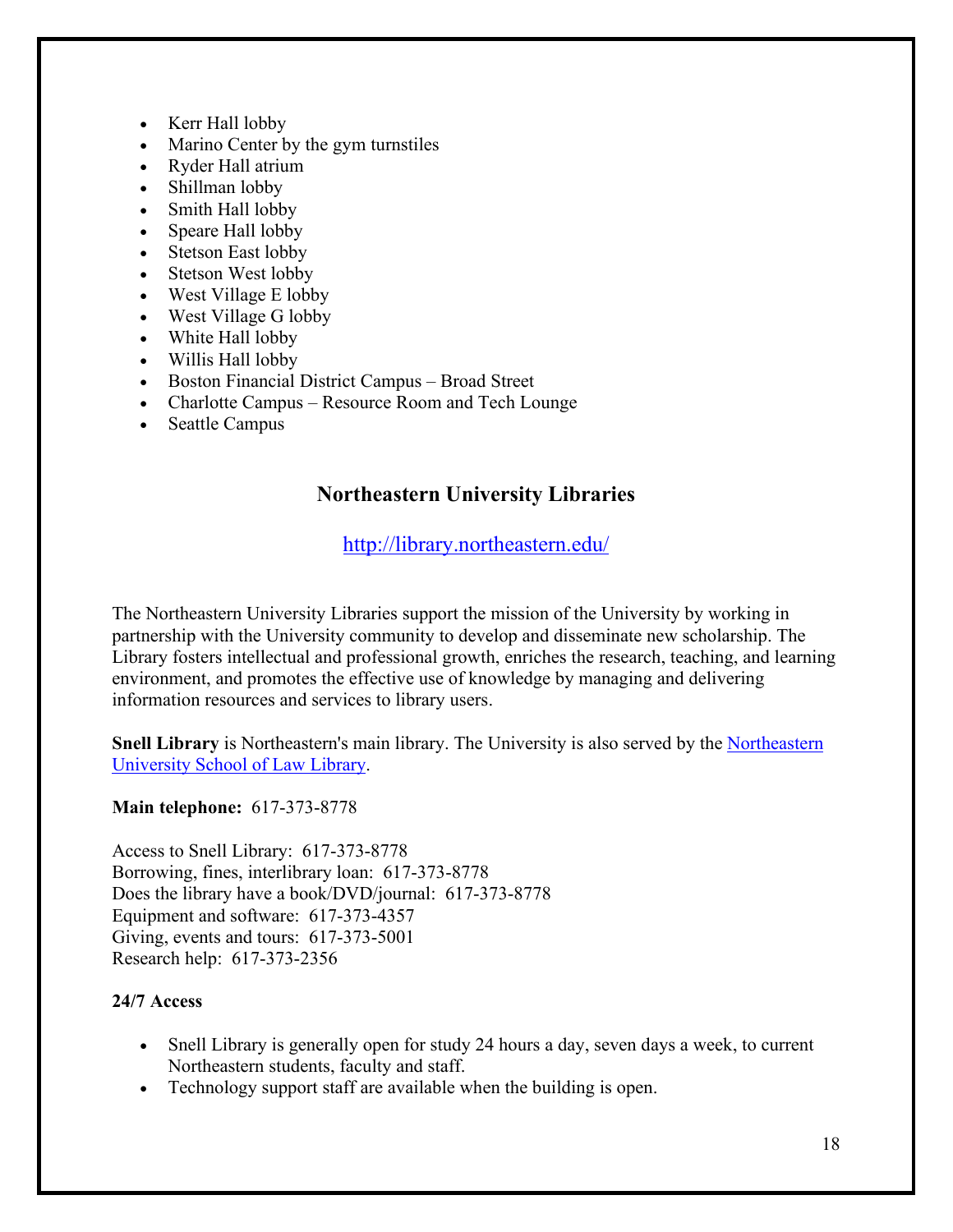• A current, valid faculty, staff or student Husky ID is required for entry, and to remain in the building, after regular service hours.

Regular Service Hours are hours when library staff are available.

**Sunday:** 10:00am – 11:00pm **Monday-Thursday:** 8:00am – 11:00pm **Friday:** 8:00am – 9:00pm **Saturday:** 9:00am – 5:00pm Individual Department Hours

**3D Printing Studio** [Recording Studio](http://library.northeastern.edu/services/digital-media-commons-studios) [Research Help](https://library.northeastern.edu/about/visitors/hours/research-help-drop-in-hours) (Drop-in hours) [School of Law Library](http://www.northeastern.edu/law/library/) at Northeastern [University Archives and Special Collections](http://library.northeastern.edu/archives-special-collections/visitors/hours)

# **Writing Center**

## <https://cssh.northeastern.edu/writingcenter/>

The Northeastern Writing Center is located in 412 Holmes Hall. Hours of operation are Monday through Thursday: 9am – 8pm, and Friday: 9am-5pm. To contact the center by phone, call 617- 373-4549. Appointments can also be made in 136 Snell Library Monday through Friday: 11am-4pm. To contact this location, call 617-373-2086.

Who do we tutor?

- Undergraduate/graduate students from all academic disciplines
- Speakers of other languages and native speakers of English
- Weak writers, average writers, and strong writers

How can we help?

- Brainstorming, idea generation
- Planning, outlining, organizing
- Reading with and against the grain
- Researching, critiquing
- Developing thesis/arguments
- Drafting, revising
- Coaching on grammar, punctuation, and style

What services do we offer?

- In-person tutoring
- Online tutoring
- Classroom visits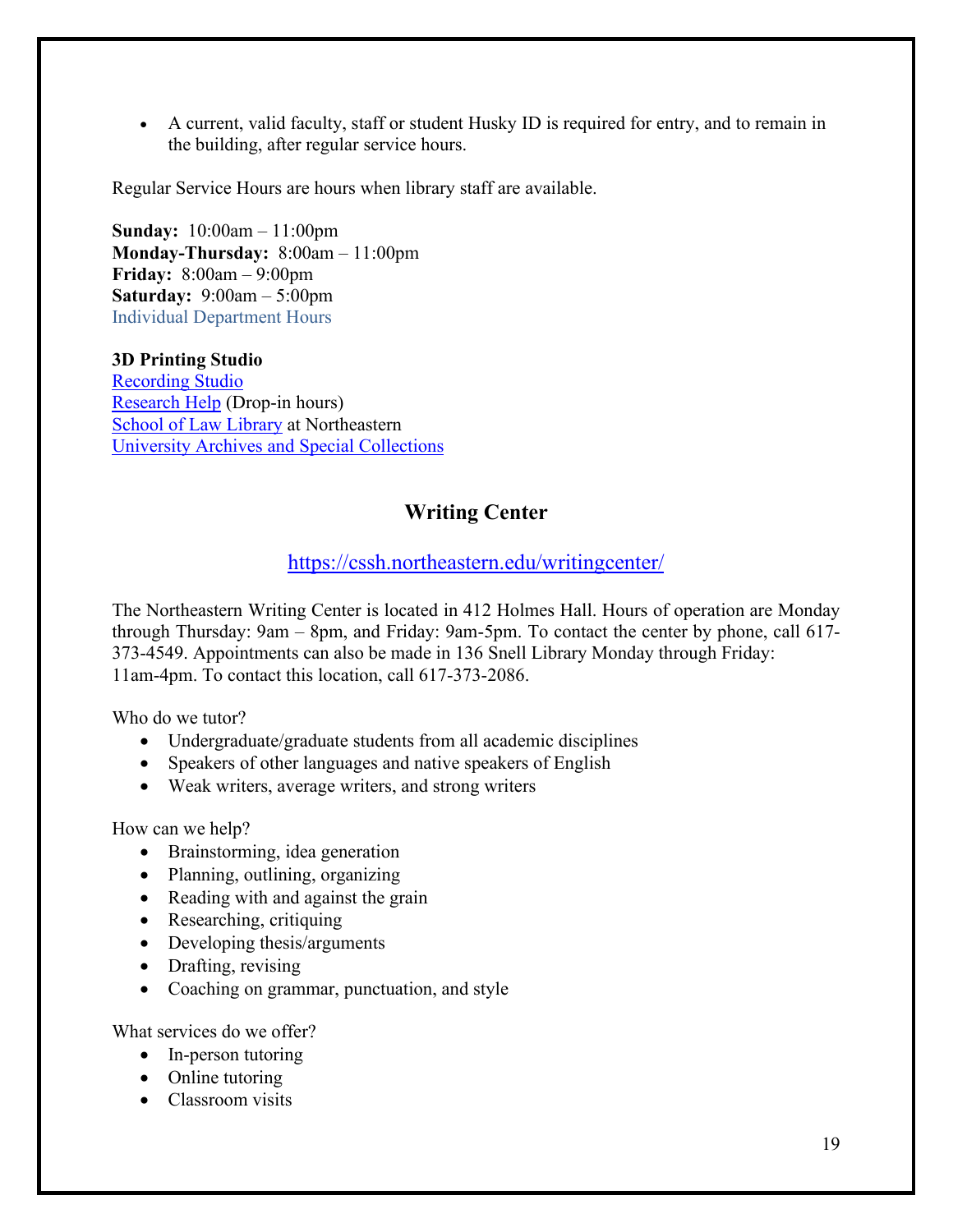Who are we?

- Northeastern University writing instructors
- Graduate students in composition theory, literature, or technical/professional writing

## *Plagiarism Policy*

Northeastern University is committed to the principles of intellectual honesty and integrity and to respecting intellectual property. All members of the Northeastern community are expected to maintain complete honesty in all academic work, presenting only that which is their own work on tests and assignments.

In the spirit of the University's Academic Honesty and Integrity Policy, the Writing Programs Committee takes seriously the principle of intentionality that underwrites that policy. Once an instructor finds evidence of plagiarism, she/he is bound by the Policy to respond. We aim for a consistent response to the problem of academic dishonesty, and where possible would like to approach plagiarism assuming that the student has made an error that must be addressed.

If the instructor determines that the plagiarism is intentional, the student is sent to the Office of Student Conduct and Conflict Resolution at 202 Ell Hall, x4390, [www.osccr.neu.edu.](http://www.osccr.neu.edu/) Such intentional plagiarism would include:

- Un-credited uses of published outside sources (print or internet)
- Use of another student's paper in part or its entirety
- Handing in a paper obtained from a paper mill (or paying for or otherwise receiving a paper written by another)
- Handing in the same paper for more than one course without the explicit permission of the instructor

A more difficult case of academic dishonesty or plagiarism concerns the theft of ideas. In a writing class, when students are reading each other's drafts, engaging in class discussion, and listening to the instructor, it's often difficult to identify a single "source." Meaning is being made collaboratively, even inter-textually, through give-and-take. It's worth citing the classroom space as a place of inspiration. Students should, when appropriate, cite each other (paraphrase and direct quotation, of verbal or written material), write an acknowledgments page, and/or cite class discussion as a source.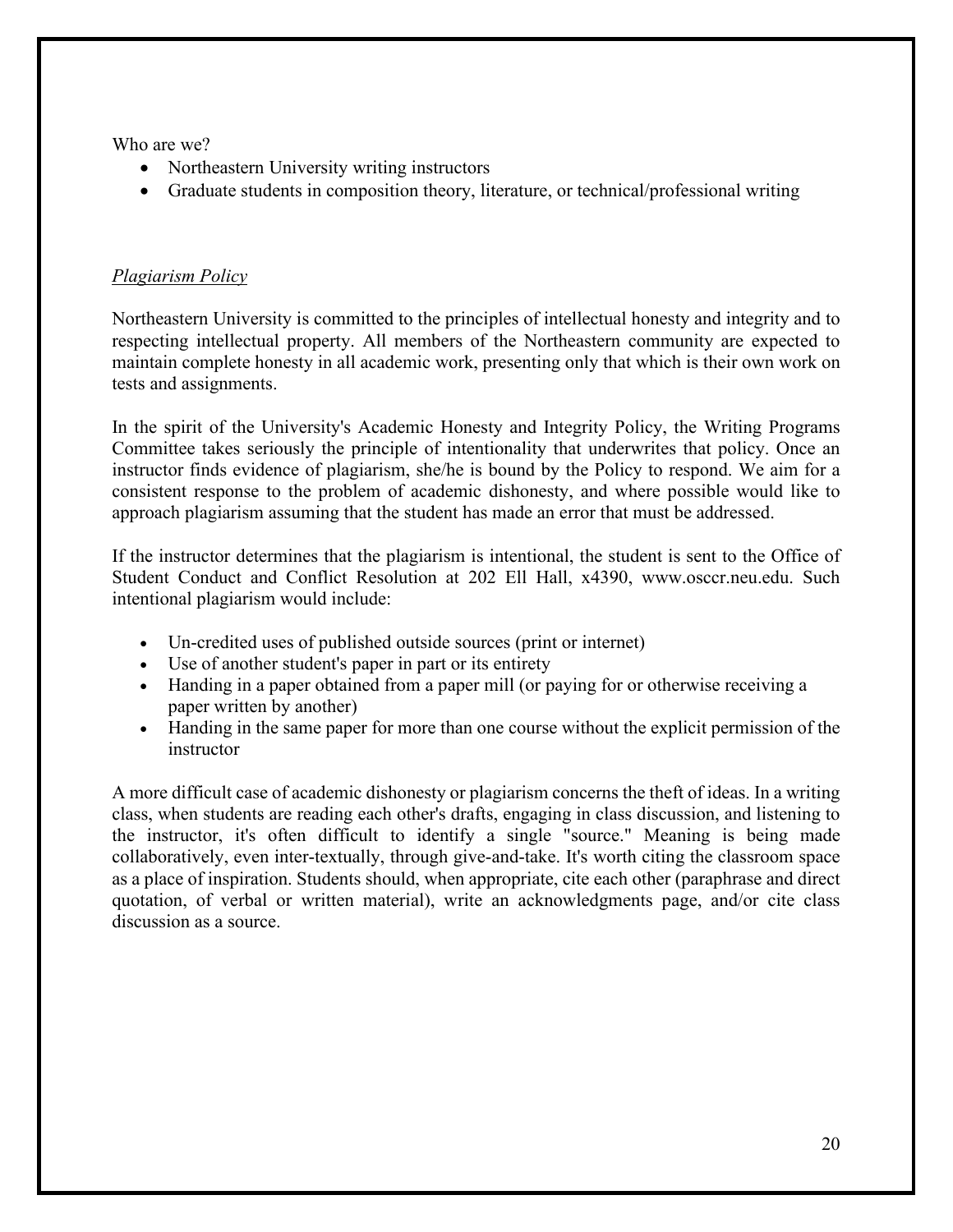# **Disability Resource Center**

<http://www.northeastern.edu/drc/>

**Remote [Services](http://www.northeastern.edu/drc/remote-services/)**

Due to the COVID-19 virus, the DRC is currently offering remote services: If you are a current student already registered with the office, please email your disability specialist to set up an online meeting; specialist are holding virtual meetings using Microsoft Teams and Zoom. DRC staff are available during regular business hours 8am-5pm. If you are requesting accommodations for the first time, you can email your [documentation](http://www.northeastern.edu/drc/documentation-guidelines/) to [DRCDocumentation@northeastern.edu.](mailto:DRCDocumentation@northeastern.edu) If you have questions about your disability or the process, you can ask for a meeting with a disability specialist to help you navigate the process.

#### **Contact Information**

Location: 20 Dodge Hall Phone: (617) 373-2675 TTY: Contact DRC via Relay 711 Fax: (617) 373-7800

#### **Regular Hours**

**Monday–Thursday:** 8:00am–6:00pm For meetings after 6:00pm, please contact the office in advance. **Friday:** 8:00am–5:00pm

Northeastern University and the DRC are committed to providing services that will enable students who qualify under Section 504 of the Rehabilitation Act and the Americans with Disabilities Act to participate fully in the activities of the University. Under the ADA guidelines a person with a disability is one with a physical, mental, emotional, or chronic health impairment that *substantially limits* one or more major life activity such as caring for oneself, performing manual tasks, walking, seeing, hearing, speaking, breathing, learning, and working. Students with disabilities who are transitioning to postsecondary education can learn more about their rights and responsibilities on the U.S. Department of Education, Office for Civil Rights website: [http://www.ed.gov/about/offices/list/ocr/transition.html.](http://www.ed.gov/about/offices/list/ocr/transition.html)

You can request printed material on this subject at: U.S. Department of Education, Office for Civil Rights, Students with Disabilities Preparing for Postsecondary Education: Know Your Rights and Responsibilities, Washington, D.C., 20202.

Students must contact the DRC to determine appropriate accommodations and formally open a file. The DRC recommends that students contact the office at least three months before arrival on campus. This will allow enough time to assemble the required diagnostic documentation, register, and set up services.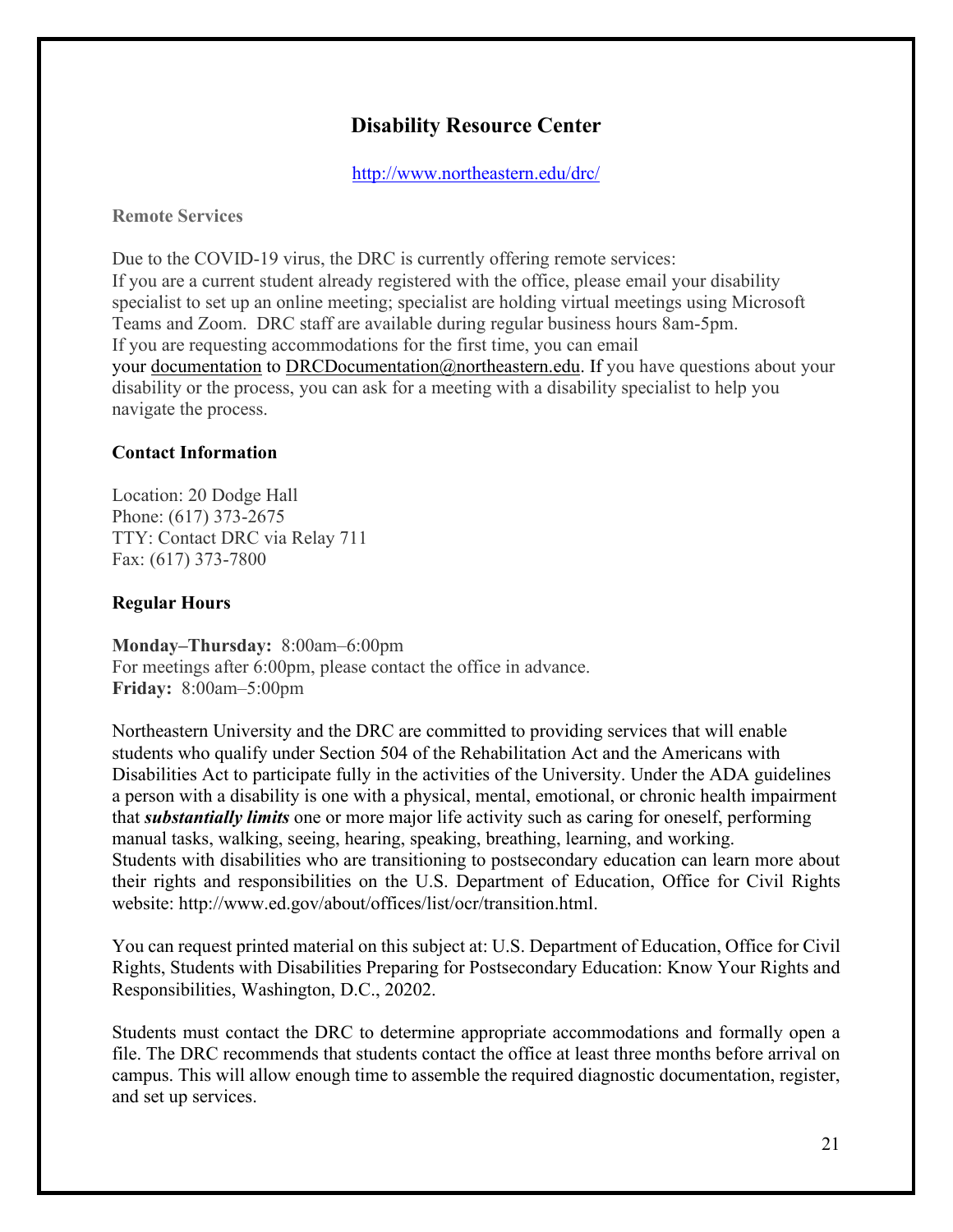To begin the registration process students must submit acceptable documentation to the DRC. Once it is determined that the documentation demonstrates a substantially limiting disability the student becomes eligible for services; they then meet with an assigned DRC specialist to activate services.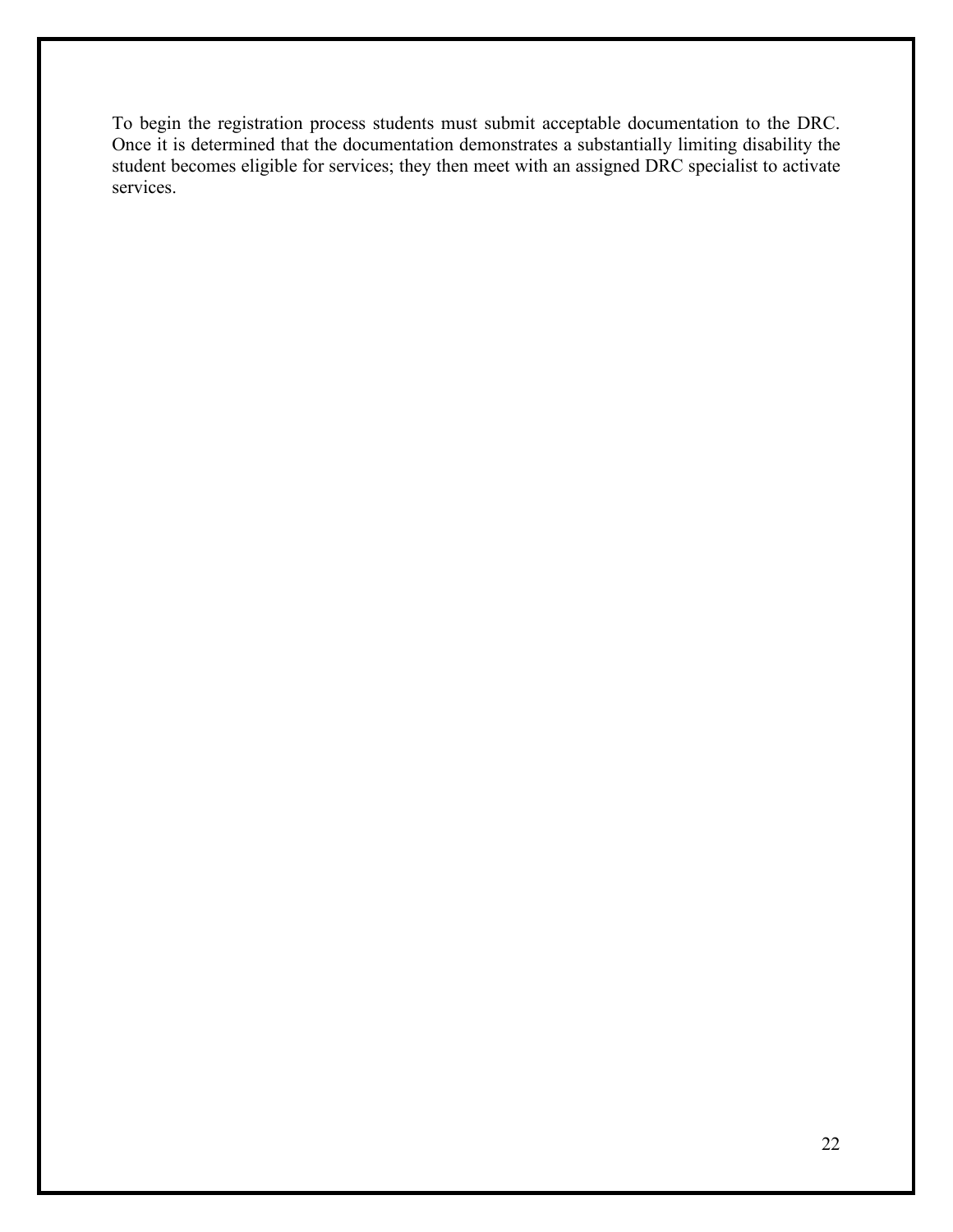# **Campus Safety and Security**

<http://www.northeastern.edu/publicsafety/>

Public Safety Division Administration: 617-373-2696 Police – Routine Business/Information: 617-373-2121 **Police, Fire, Medical Emergency: 617-373-3333**

#### **Emergency Procedures**

Blue-light campus phones are located throughout the Northeastern campus. These phones are distinguished by the blue light on top and have "Northeastern University Campus Emergency Phone" lettered on the door of the weatherproof box. They may be used to contact the University Police to report emergencies or for other nonemergency assistance.

#### **Personal Safety Escort Service**

Call 617.373.2121 to schedule an escort pick-up. You will need to provide your name, NU ID number, and location. Escorts will usually arrive within 10-15 minutes. If your escort has not arrived after 15 minutes, please call again. Escorts are provided 24 hours a day from one point on campus to another

#### **Special Night Time Off-Campus Escort Service – REDEYE**

During the Fall, Winter and Spring semesters, a special nighttime off campus safety escort, the **REDEYE**, is provided from dusk to dawn for those students who reside within **ONE AND A HALF MILES** of the center of campus. Every night from 7:00PM until 6:00AM, the **REDEYE** runs every 20 minutes, and the van picks up at the Snell Library and the Ruggles Public Safety Substation on Forsyth Street. During December and January Intersession and the Summer semester the **REDEYE** will run on the half hour. Please contact Northeastern Public Safety for updates [http://www.northeastern.edu/publicsafety/.](http://www.northeastern.edu/publicsafety/)

#### **SafeZone Mobile Safety App**

<https://nupd.northeastern.edu/safezone/>

Download SafeZone from either the **[iTunes](https://itunes.apple.com/au/app/safezone/id533054756?mt=8)** App Store, the **[Google Play](https://play.google.com/store/apps/details?id=com.criticalarc.safezoneapp)** App Store, the **[Windows Store](https://www.microsoft.com/en-us/store/p/safezone/9wzdncrdfj25)** or by using the **[QR Code.](https://dev-nuweb.northeastern.edu/nupd/wp-content/uploads/2016/09/DownloadCodes.png)**

## **What is SafeZone?**

SafeZone uses the latest GPS technology to give you peace of mind wherever your experiential learning takes you. It's free for all Northeastern students, faculty, and staff. Inside the designated SafeZone areas, the app provides you with immediate access to the NUPD.